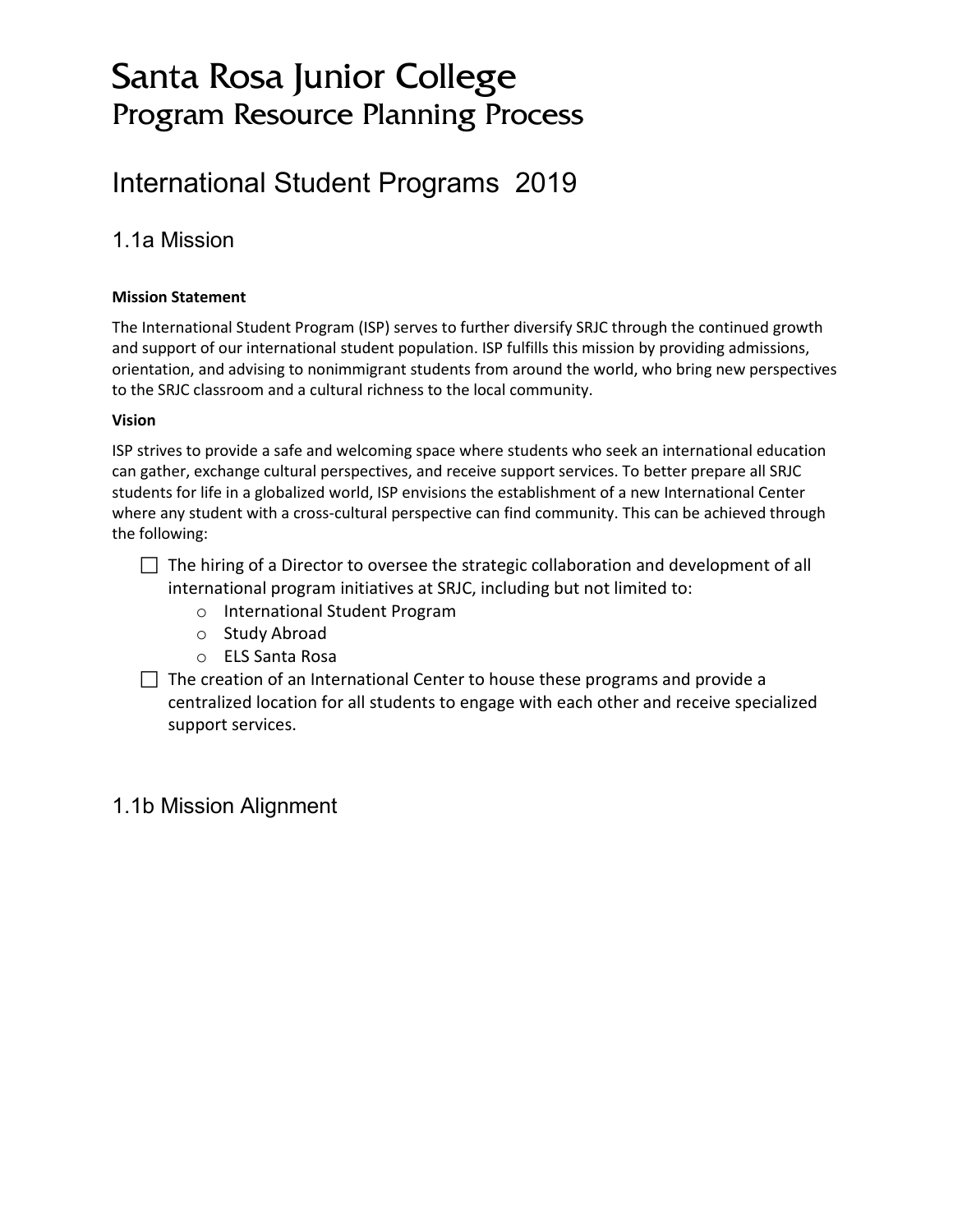Most international students choose SRJC with the goal of transferring to a four-year university. ISP helps international students navigate the cultural and academic nuances of the U.S. education system and prepare students for successful transfer through several objectives. ISP has developed the following goals and strategic objectives to align with the District's vision, mission and values.

### **A. Support Student Success**

- 1. Supply international students with information on the 2+2 program and transfer agreements that provide a map for international students to complete their goals.
- 2. Monitor the academic progress of the international students and identify ways to assist the international students to successfully complete their academic program.
- 3. Provide adequate advising services, including workshops, programs, and events specifically designed to meet the needs of international students.

### **B. Foster Learning and Academic Excellence**

- **4.** Provide relevant workshops for international students.
- **5.** Attend conferences for staff that provide information on best practices for helping international students succeed.

### **C. Serve our Diverse Communities**

- 1. Recruit international students from around the world to study at SRJC, bringing new global perspectives to the classroom and providing opportunity for all students to build cross-cultural competencies.
- 2. Partner with others in the District to offer multicultural activities and events that promote globalization and understanding and appreciation for other cultures.
- 3. Bring together all international programs at SRJC under one roof to better serve students who seek an international education.

### **D. Improve Facilities and Technology**

- 1. Increase the use of social media and technology to engage students in sharing information and collaborating.
- 2. Provide a centralized location where staff can provide support and services for international students, and students can gather in a safe space. ISP proposes moving into the Elliott Avenue Buildings that are currently intended to be used as swing space during the construction of the new STEM building. Once construction is complete, ISP requests space in these buildings for an International Center (anticipated Fall 2022).

### **E. Establish a Strong Culture of Sustainability**

- 1. Identify best practices for improving sustainability and minimizing cost when developing new procedures and practices for the continued evolution and development of ISP.
- 2. Continually assess and evaluate ways in which to be efficient while continuing to meet the needs of ISP.

### **F. Cultivate a Healthy Organization**

- 1. Conduct monthly ISP team meetings to ensure that ISP staff have a platform to provide input and collaborate on the further development of the program.
- 2. Attend professional conferences, webinars, and other training to support staff's professional growth and cultivate lifelong learning.

### **G. Develop Financial Resources**

- 1. Marketing to recruit international students through online resources such as Facebook, ISP website, online publications, and vendor services.
- 2. Increasing the number of international partnerships throughout the world to assist in recruiting students, and provide training opportunities for these partners.
- 3. Traveling to other countries to develop partnerships and recruit international students.
- 4. Maintaining and growing our donor relationships to support revenue sources for international student scholarships.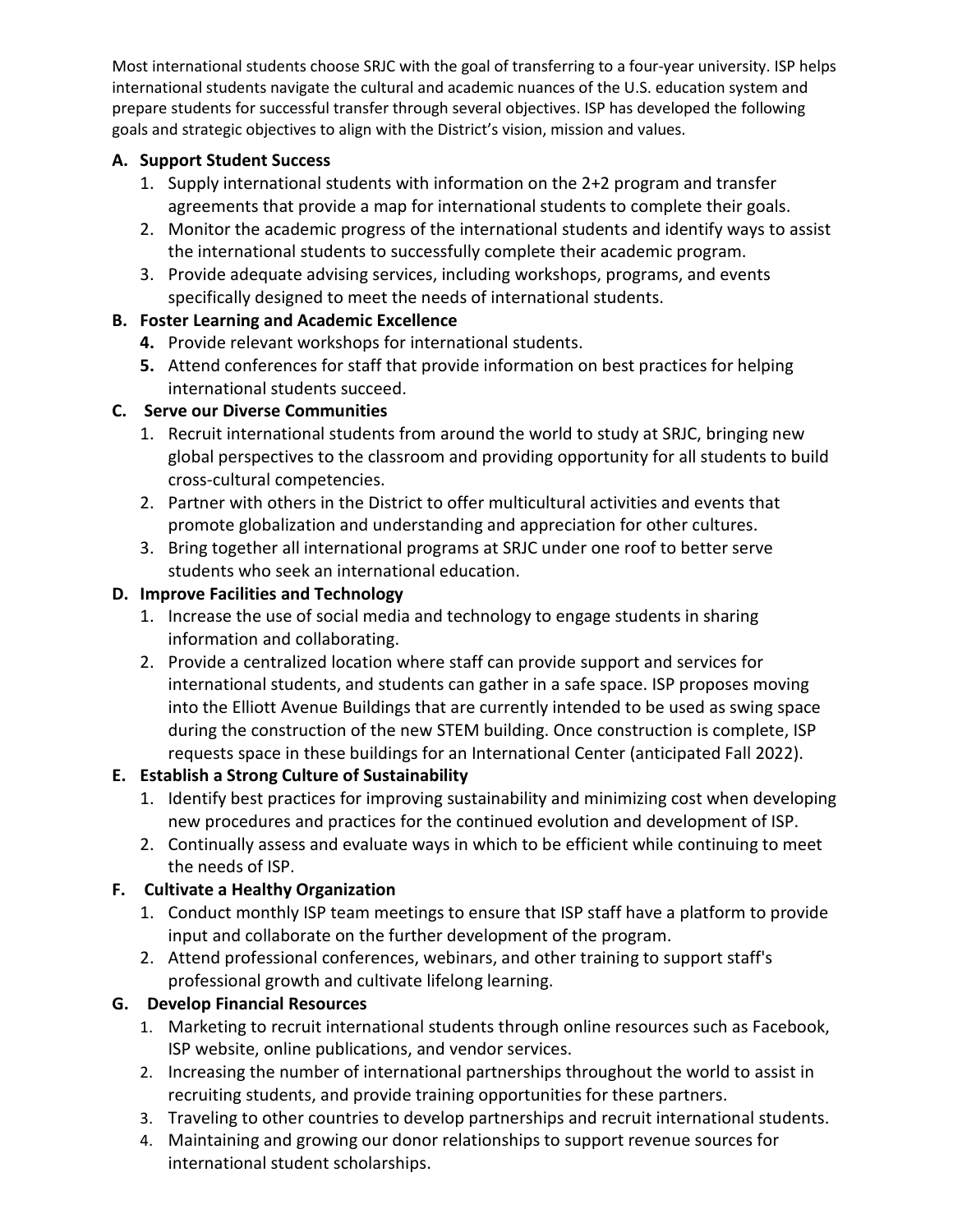#### **H. Improve Institutional Effectiveness**

- 1. Obtain written feedback from international students attending ISP Orientation Day in fall, spring, and summer.
- 2. Gather feedback at the end of the fall and spring semesters to evaluate the effectiveness of international student support services and implement changes and adjustments as appropriate to continually improve ISP.
- 3. Conduct monthly ISP team meetings to review data and obtain feedback from staff.
- 4. Analyze data produced through marketing efforts (i.e. Google analytics, eBrochure, and ISP app) and make adjustments regularly to improve recruitment efforts.
- 5. Conduct surveys and obtain informal feedback from international partners and agents to analyze and make appropriate changes in program.

# 1.1c Description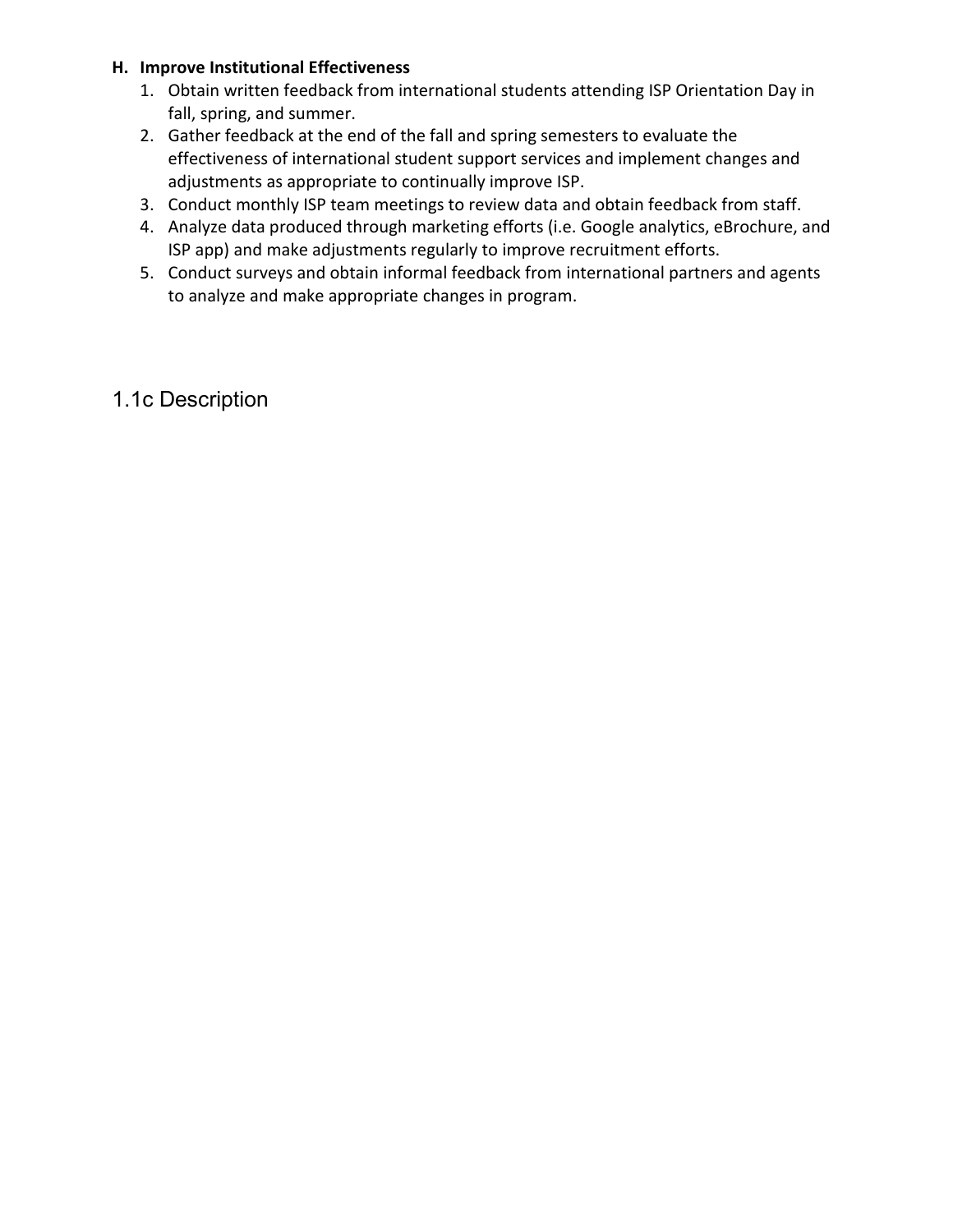Before Fall 2012, the main function of ISP was to offer information on admission and immigration requirements, process international student applications, and monitor international students to ensure their legal status. This was accomplished by one 50 percent classified International Student Advisor. The Director of Admissions & Records and International Admissions supervised ISP, but the District was not proactive with this program, so minimal resources were provided and no goals were established.

Beginning in Spring 2012, the District made a commitment to provide more resources to ISP to increase international student enrollments, with the goals of having a more culturally diverse student population and increasing revenue from nonresident tuition fees. A faculty member from the Business Administration department was reassigned to Student Services to develop and grow ISP. The faculty member reviewed and assessed the existing assets of the program, researched best practices of successful community college programs nationwide, and reviewed research and articles in professional publications. A report was submitted to the administration and Board of Trustees which included four goals:

- 1. Develop the infrastructure needed to support an international education program.
- 2. Create activities to support and retain international students.
- 3. Implement recruitment strategies, including the development of a marketing plan and collection of data to continually evaluate and make adjustments to activities as needed.
- 4. Develop an English language program for international students.

The major focus in the first year of redevelopment (2012-13) was on building an infrastructure needed to support the ISP and creating activities to support international students. Procedures were developed and staff trained. Annual activities/events were put in place.

The major focus in the second year (2013-14) was on marketing. An ISP video and several student testimonial videos were created. A Fast Facts document was created and the ISP Website was redeveloped. Marketing materials were shared with international visitors and mailed to agents, partner schools, and U.S. Advice Centers around the world.

The major focus in the third year (2014-15) was on recruitment. Marketing materials were translated into multiple languages. Recruitment tours were planned to Asia, Europe, and emerging economies. Relationships with agents and partners were strengthened by hosting international visitors at SRJC, training agents/counselors both in their countries and virtually, and maintaining continual virtual contact.

Today, recruitment efforts continue to be an essential part of ISP in order to grow the international student population. In 2017-18, recruitment efforts included:

- Strengthening of the college's partnership with ELS Educational Services.
- Increasing electronic outreach through email campaigns and a partner newsletter.
- International travel by Interim Director, Outreach Coordinator, and/or 2 reassigned faculty from the Business Department included trips to Indonesia, Hong Kong, Vietnam, Malaysia, Colombia, Peru, Ecuador, Norway, The Netherlands, France, Benin, Togo, Cote d'Ivoire, Ghana, 2 trips to China, 2 trips to Sweden, 2 trips to Japan, and 3 trips to Taiwan.
- Creating promotional videos for prospective student outreach.
- Outreach and collaboration with local ELS Centers in San Rafael and Santa Rosa.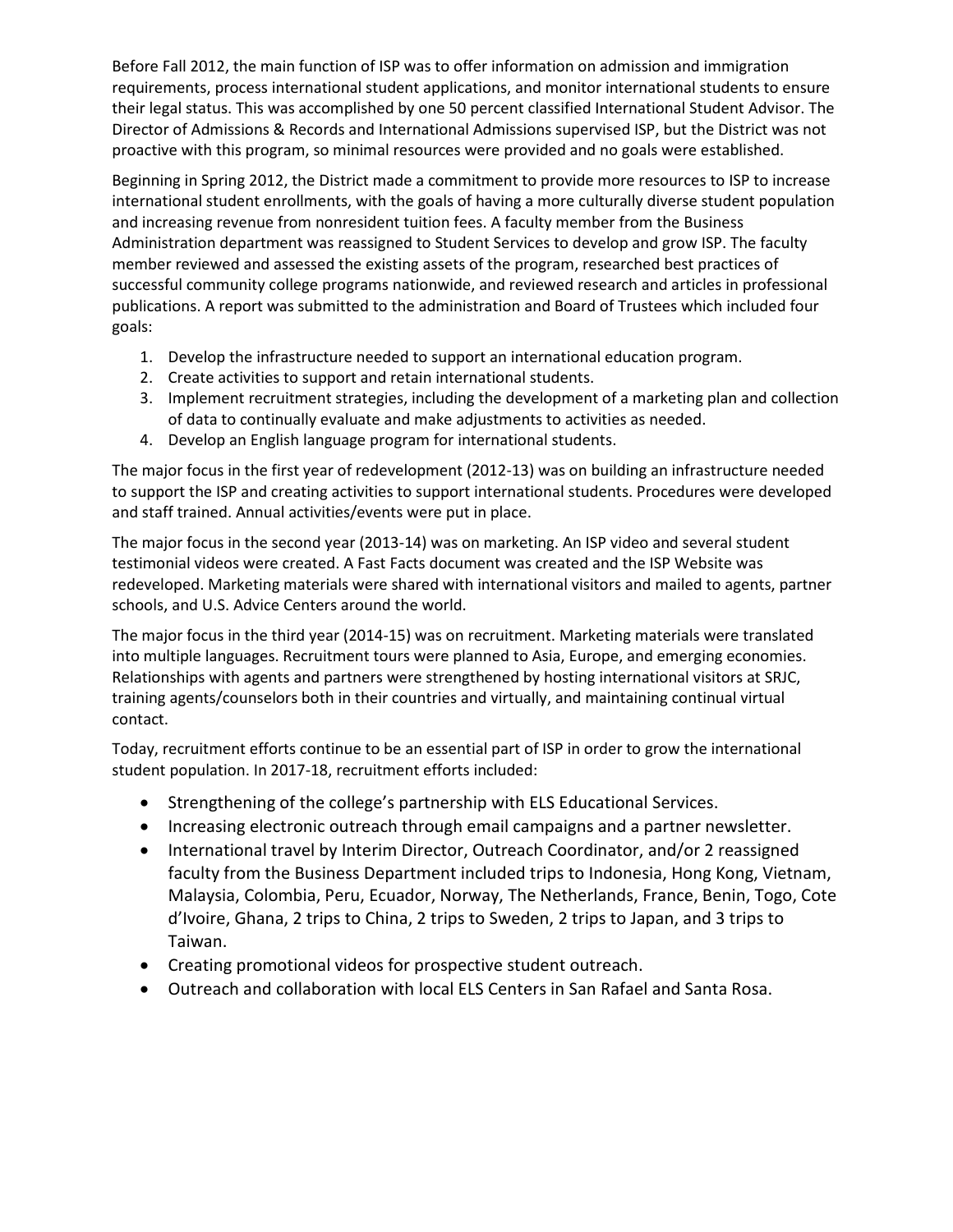In addition to outreach and recruitment, a major function of ISP is to process admissions for international students. The admissions and enrollment process for international students under the F-1 student visa is different from the domestic student process. Each student must complete a special online application for international students and submit supporting documentation, including a Guarantee of Financial Support, proof of English proficiency, a copy of their passport, and (if they are under 18 years of age) evidence of high school graduation. Once all of the requirements are met, SRJC will issue a Form I-20 which the student must take to the U.S. Embassy in their home country in order to apply for the F-1 visa. Once admitted to the college, F-1 students are required by federal law to maintain full-time status (at least 12 units each semester) and have limited opportunities for employment. Failure to maintain F-1 status can result in deportation and/or denial of future immigration benefits.

Much progress has been made in ISP, but much more needs to be done to ensure SRJC is a recognizable and reputable educational institution and able to compete successfully in the world market. In fall 2018, there were 192 international students enrolled. Since the recent departures of several ISP staff, the main goal has been to sustain the program.

# 1.1d Hours of Office Operation and Service by Location

ISP is located in the Admissions & Records office in Plover Hall on the Santa Rosa campus. The hours of operation depend upon the working hours of the staff assigned to this program. In general, there is someone available during all open hours of Admissions & Records - generally Monday through Friday, 8 a.m. to 5 p.m.

## 1.2 Program/Unit Context and Environmental Scan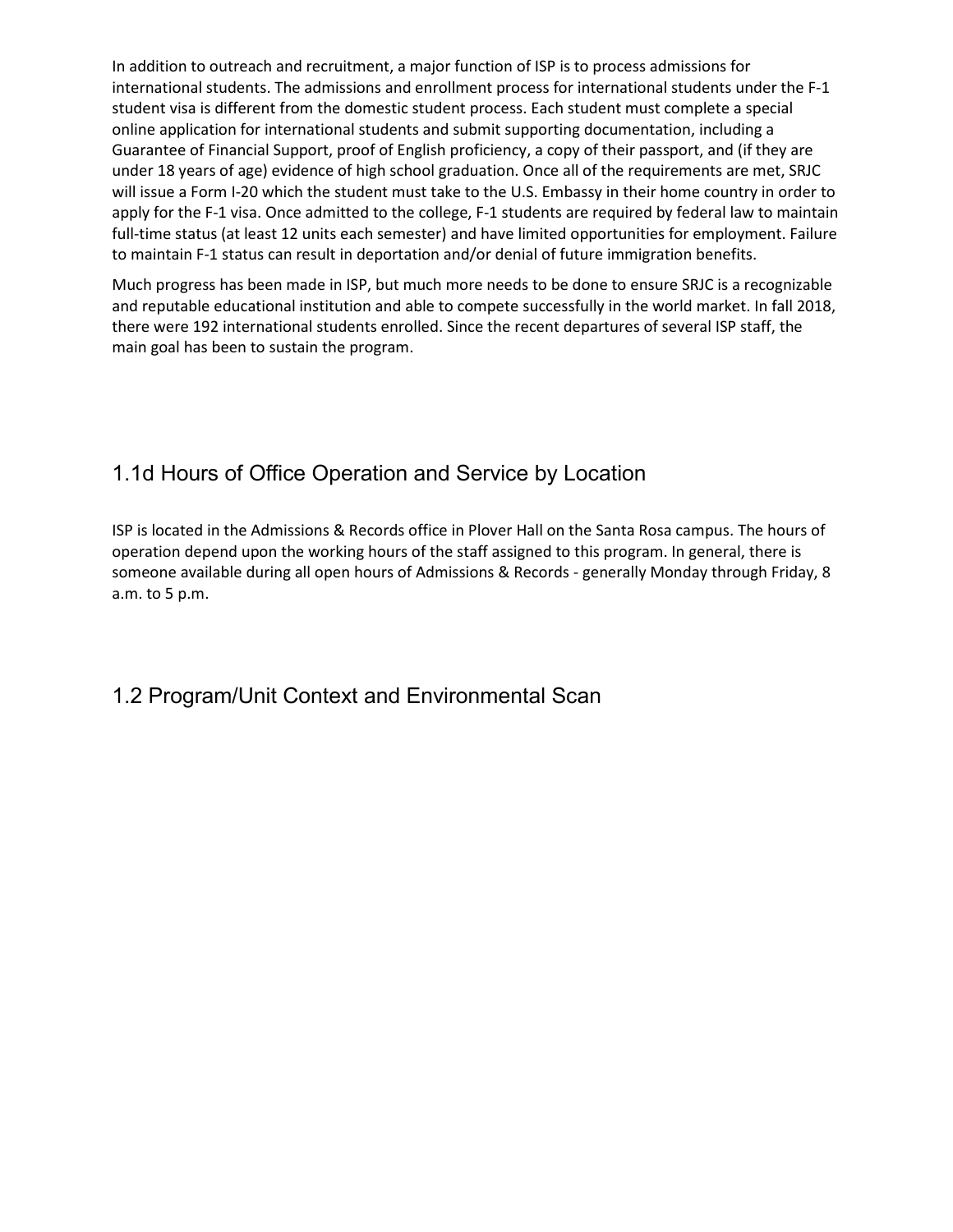#### **California Community Colleges**

In recent decades, colleges and universities in the U.S. have made efforts to internationalize their campuses by applying aggressive recruitment strategies overseas. With the goal of increasing international student enrollments and diversifying their student populations, this has added significant revenue to colleges and universities across the nation, thereby providing much needed resources to support student success.

SRJC started actively recruiting international students in 2012. International students' interest in community colleges is growing, and emerging markets in developing countries favor the lower tuition and transfer possibilities. The fastest growing academic interests of international students are in nondegree programs, short-term intensive English programs, and certificates. In addition, international students and their parents are attracted to fields of study closely tied to labor market opportunities.

With so many community colleges actively recruiting international students, the competition is quite high. Colleges who have focused on recruitment of and support for international students have experienced a significant return on their investment. However, most students, parents, and agents in other countries remain unaware of SRJC.

<span id="page-5-3"></span><span id="page-5-2"></span><span id="page-5-1"></span><span id="page-5-0"></span>According data from the Chancellor's office, the top four California Community College (CCC) campuses that enrolled international students in Fall 2018 are Foothill/DeAnza, Santa Monica, Orange Coast, and Diablo Valley. The data table below shows F-1 student enrollments, and estimated revenue generated from board-approved nonres[i](#page-5-1)dent tuition fees,<sup>ii</sup> based on the minimum units required for full-time. SRJC data is included to show the potential for growth in revenue with continued support from the District.

<span id="page-5-4"></span>

| <b>Campus</b>                                                                                                                                                                       | <b>Fall 2015</b>                                                                                 | <b>Fall 2016</b>                                                                  | <b>Fall 2017</b>                                                                  | <b>Fall 2018</b>                                                                  |  |
|-------------------------------------------------------------------------------------------------------------------------------------------------------------------------------------|--------------------------------------------------------------------------------------------------|-----------------------------------------------------------------------------------|-----------------------------------------------------------------------------------|-----------------------------------------------------------------------------------|--|
| Foothill/DeAnza<br>College<br>(quarter)<br><b>Santa Monica</b>                                                                                                                      | 3,484 students<br>x 18 units<br>x \$135/unit<br>$=$ \$8,466,120<br>3,335 students                | 3,132 students<br>x 18 units<br>x \$141/unit<br>$=$ \$7,949,016<br>3,289 students | 2,989 students<br>x 18 units<br>x \$161/unit<br>$=$ \$8,662,122<br>3,131 students | 2,742 students<br>x 18 units<br>x \$161/unit<br>$=$ \$7,946,316<br>2,849 students |  |
| <b>College</b><br>(semester)                                                                                                                                                        | x 12 units<br>x 12 units<br>x \$265/unit<br>x \$265/unit<br>$=$ \$10,605,300<br>$=$ \$10,459,020 |                                                                                   | x 12 units<br>x \$265/unit<br>$=$ \$9,956,580                                     | x 12 units<br>x \$285/unit<br>$=$ \$9,743,580                                     |  |
| <b>Orange Coast</b><br>College<br>(semester)                                                                                                                                        | 1,118 students<br>x 12 units<br>x \$200/unit<br>$=$ \$2,683,200                                  | 1,176 students<br>x 12 units<br>x \$211/unit<br>$=$ \$2,977,632                   | 1,274 students<br>x 12 units<br>x \$234/unit<br>$=$ \$3,577,392                   | 1,265 students<br>x 12 units<br>x \$234/unit<br>$=$ \$3,552,120                   |  |
| <b>Diablo Valley</b><br>1,576 students<br>1,497 students<br>x 12 units<br>x 12 units<br>College<br>x \$200/unit<br>x \$211/unit<br>(semester)<br>$=$ \$3,782,400<br>$=$ \$3,790,404 |                                                                                                  | 1,332 students<br>x 12 units<br>x \$211/unit<br>$=$ \$3,372,624                   | 1,131 students<br>x 12 units<br>x \$233/unit<br>$=$ \$3,162,276                   |                                                                                   |  |
| Santa Rosa<br><b>Junior College</b><br>(semester)                                                                                                                                   | 180 students<br>x 12 units<br>x \$200/unit<br>$=$ \$432,000                                      | 207 students<br>x 12 units<br>x \$211/unit<br>$=$ \$524,124                       | 183 students<br>x 12 units<br>x \$234/unit<br>$= $513,864$                        | 192 students<br>x 12 units<br>x \$258/unit<br>$=$ \$594,432                       |  |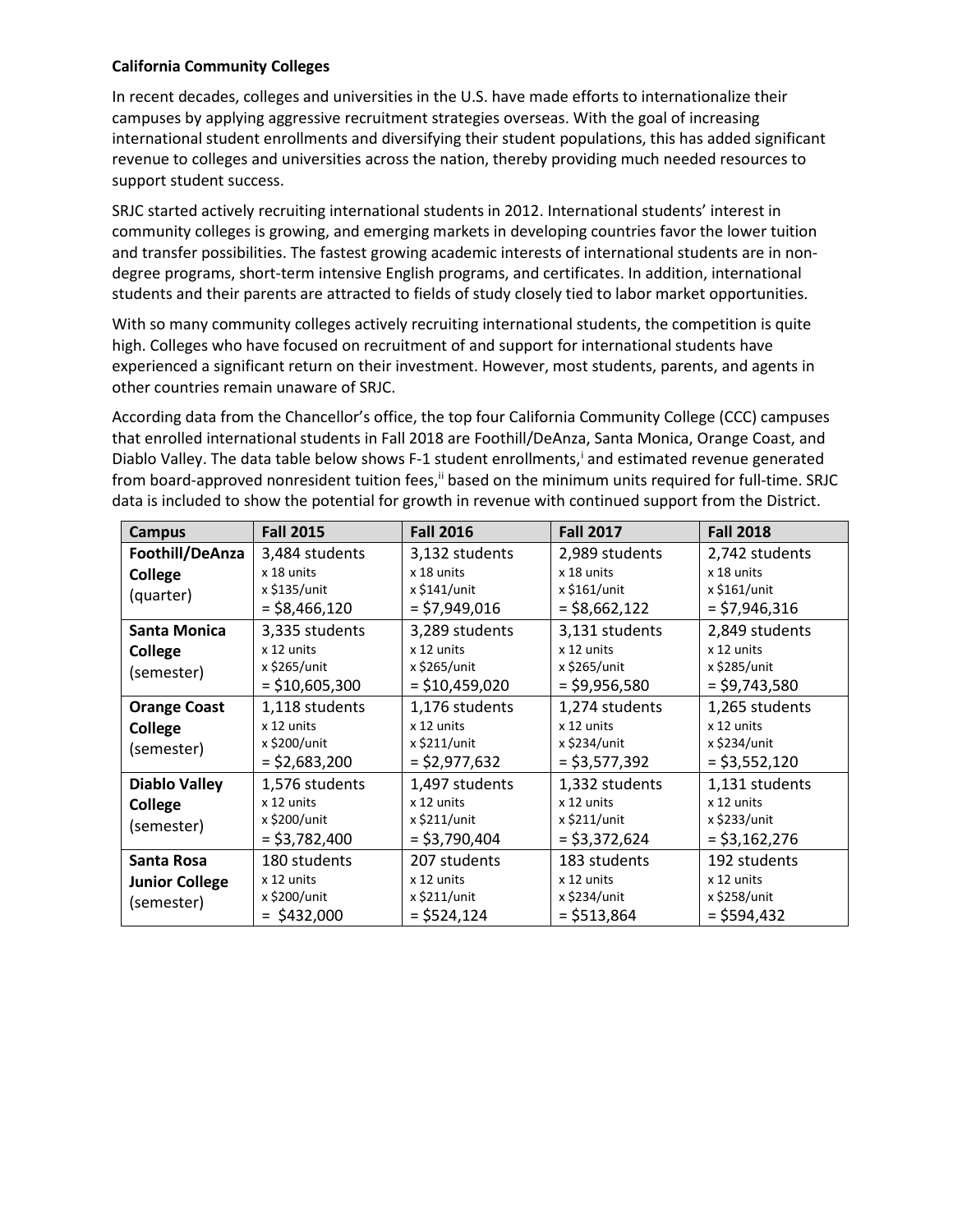Note that the figures above do not represent the total revenue, as international students also pay fees such as the Capitol Outlay and CA Resident tuition fees. With the addition of the \$43 Capitol Outlay and \$46 CA Resident fees, SRJC received \$872,878.50 from F-1 international students in Fall 2018, who registered in an average of 13.1 units. In spite of a slight dip in enrollment, the revenue generated by ISP has increased in Fall 2018. In addition, there is a higher Return on Investment (ROI) than what appears above when you factor in ISP budget cuts to the 2018-2019 fiscal year.

#### **Global Trends**

*Open Doors* is an annual report published by the Institute of International Education (IIE) and is a leading data source for international education and student mobility trends. *Open Doors* reports that in 2017, the U.S. remains a top destination for students seeking global education, with California being the most popular state [i](#page-5-2)n which to study.<sup>iii</sup> However, the United States and California's market shares are decreasing. Between 2001 and 2018, the U.S. went from 28% to 22% of the market share of international students studying abroad.<sup>i[v](#page-5-3)</sup> While the number of international students in the U.S. continues to increase, growth rates are at their slowest in over a decade at 1.5%. New international student enrollments are down 6.6% nationwide and 2.2% among community colleges from last year. SRJC's international student enrollment has only decreased 1%. The leading countries of origin in 2017 for Community Colleges were China, Vietnam, and South Korea. The countries with the highest number of students studying in the U.S. are China (up 3.6%), India (up 5.4%) and South Korea (down -7.0%).<sup>[v](#page-5-4)</sup>

#### **Contributing Factors**

Trends in other countries can significantly impact student recruitment. If there is political unrest or economic challenges in a country, students may not be able to study abroad, and recruitment efforts in those countries may be unsuccessful. ISP must remain current on global political and socio-economic environments and consider the effects they may have on student mobility, while adjusting recruitment efforts accordingly. In recent years, several factors outside of the control of ISP may have contributed to a small decline in new international student enrollments.

#### External Factors:

- 1. Negative perceptions of the U.S. as an unwelcoming political climate.
- 2. Increased competition with more students choosing Australia, Canada, China, France, Germany, Japan, New Zealand, Taiwan, and Malaysia, who have set strategic enrollment initiatives.
- 3. Relative strength of the U.S. dollar.
- 4. Changes to USCIS policy relating to F-1 nonimmigrant status and benefits.
- 5. Global economic slowdown.
- 6. Shifts in demographics with aging populations in Asia and more 15-24 year olds in Africa.
- 7. Increase in F-1 visa denials.
- 8. Natural disasters presenting an unsafe image of California.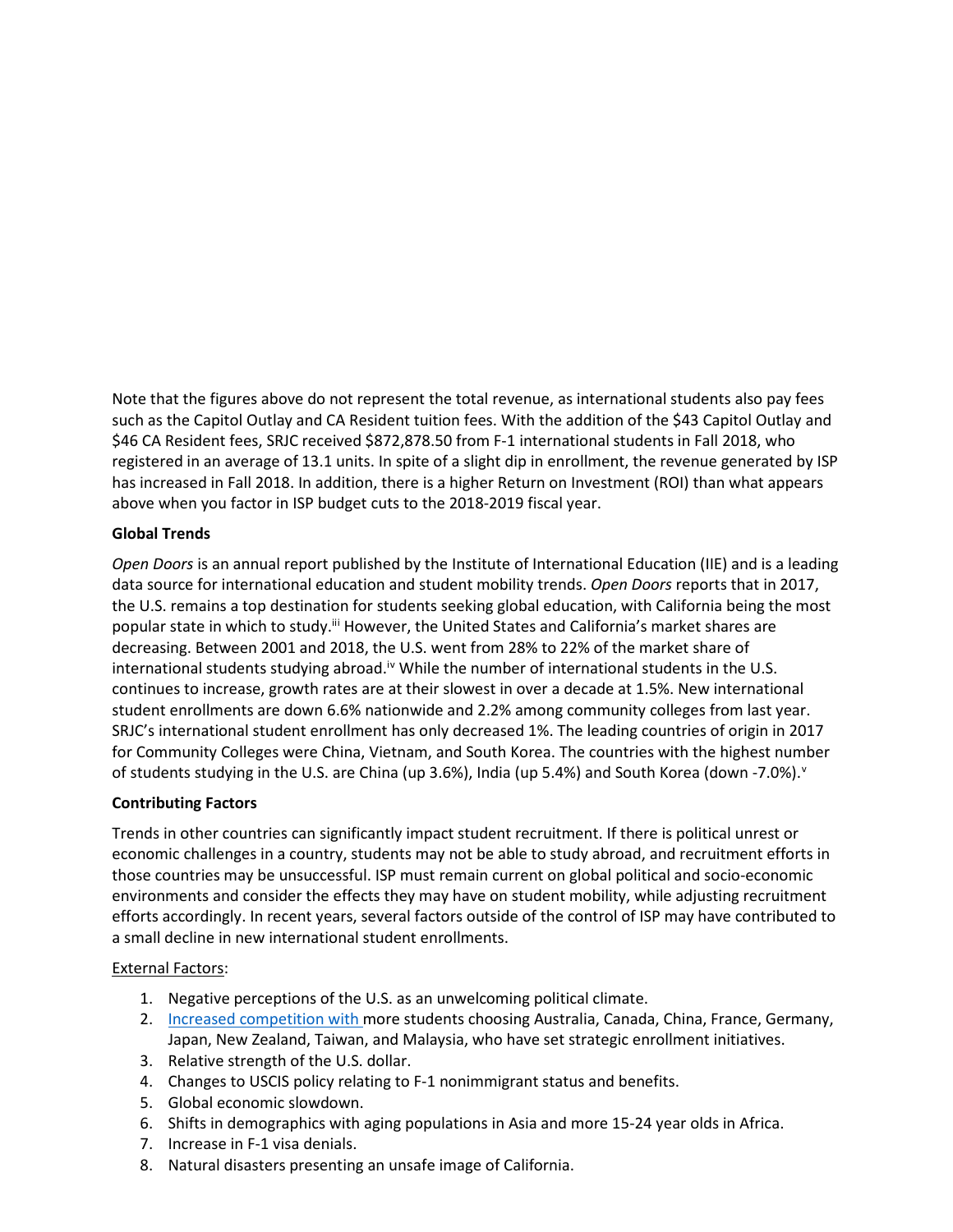#### Internal Factors:

- 9. ISP budget cuts affecting marketing and recruitment efforts.
- 10. Changes in ESL department curriculum.
- 11. Increase in English proficiency requirement for admission resulting from AB 705.
- 12. Increase in non-resident tuition and capital outlay fees.
- 13. Lack and/or high cost of housing.
- 14. Cost of required mandatory health insurance through SRJC.
- 15. Inability to offer scholarships to new students.

#### **ELS Partnership**

Due to curriculum revisions and the elimination of low-level English as a Second Language (ESL) credit courses, ISP stopped admitting international students for full-time ESL study at SRJC. The ESL program focused on the needs of the immigrant populations of Sonoma County. As ESL continues to be a growing need among international students, ISP advocated for the addition of an ELS Language Center on the SRJC campus, which opened in October 2017. The ELS program has a network of more than 1,000 partners worldwide that promote SRJC as a study abroad destination. This new partnership with ELS has significantly expanded ISP's ability to outreach internationally and has provided a steady source of new international students. 64% of the new international students in Spring 2019 were referred by ELS directly or by an ELS sub-agent. The new and continuing student data for ELS transfers is below.

|                  | <b>ELS Santa</b> |                       | <b>Other ELS</b> | <b>CLA/UAS</b> |                  |
|------------------|------------------|-----------------------|------------------|----------------|------------------|
|                  | <b>Rosa</b>      | <b>ELS San Rafael</b> | Center           | (Direct        | <b>Total ELS</b> |
| <b>Term</b>      | (Transfers)      | (Transfers)           | (Transfers)      | Placement)     | <b>Referrals</b> |
| Spring 2018      |                  | 12                    |                  | 25             | 41               |
| <b>Fall 2018</b> | 13               |                       |                  | 20             | 42               |
| Spring 2019      | 24               | 10                    |                  |                | 55               |

### 2.1a Budget Needs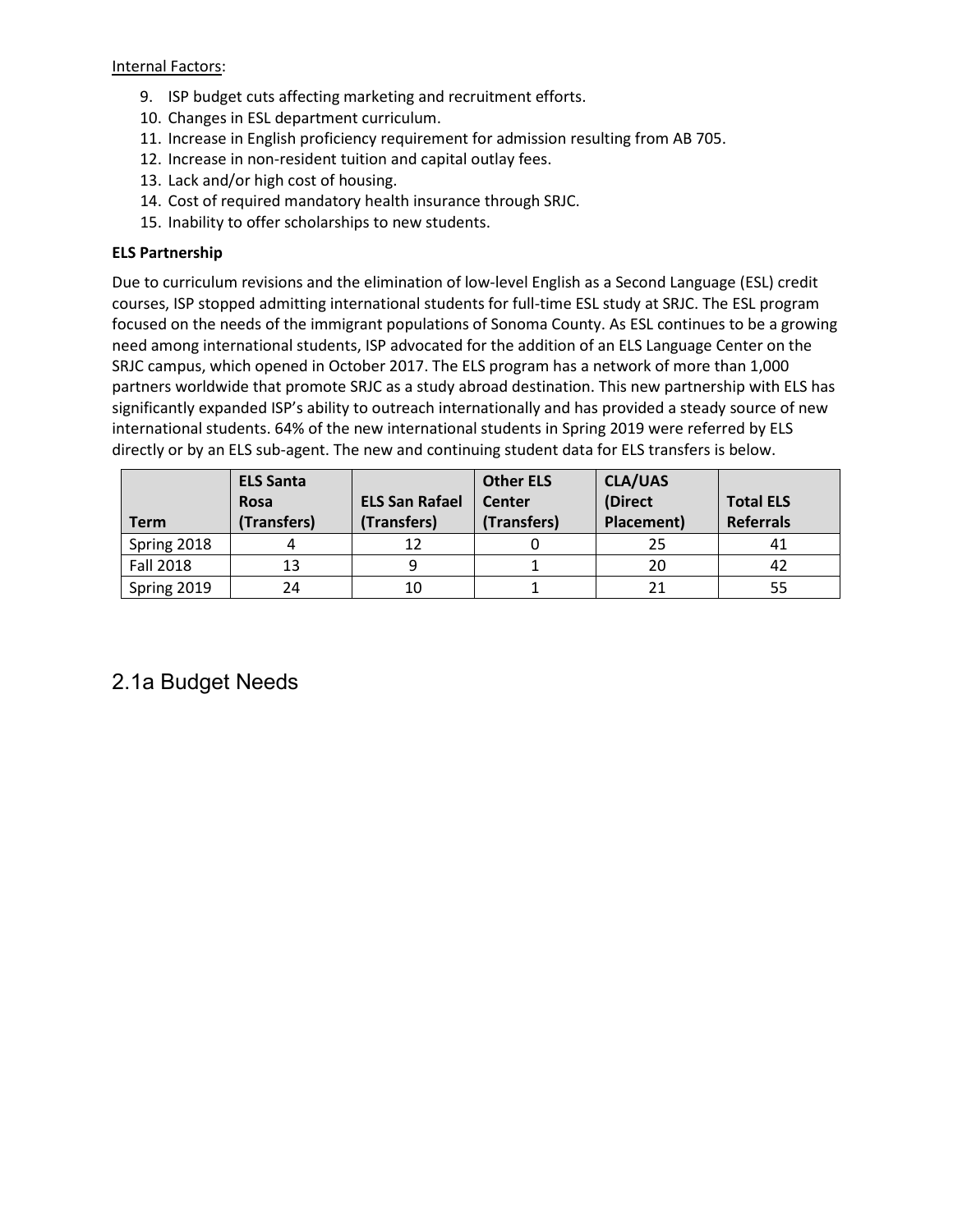As a result of budget cuts, staffing and management changes in 2018-19, ISP will continue to experience a significant transition period in 2019-20. For now, the existing ISP staff is believed to be sufficient. However, the leadership will continue carefully review and monitor ISP and respond to the needs of the program. In addition to staffing changes, other cost reduction efforts in 2018-2019 included:

- Termination of contracts with two consultants who were hired to represent and advise SRJC in Sweden, China, Indonesia, and Vietnam.
- Significant reduction in professional development opportunities.
- Significant reduction in outreach activities and recruitment.
- Limitations on international recruitment travel.
- Termination of contract with TerraDotta.
- Termination of contract with College Week Live.
- Significant reduction in marketing materials.
- Cancellation of subscription to Fulcrum.

ISP continues to be dedicated to increasing the number of international students at SRJC, but with less travel in response to budget cuts. ISP will continue to nurture partnerships with ELS Santa Rosa and other partners abroad to continue to increase our international student enrollments and provide the excellent student services that SRJC has become known for in welcoming and retaining our international students.

International students pay nonresident tuition fees, which provide a significant revenue stream for the District. A portion of this revenue needs to be allocated to ISP to support its continued efforts to increase international student enrollments.

# 2.1b Budget Requests

| Rank | <b>_ocation</b> | <b>SP</b> | $\rightarrow$<br>IVI | Amount | <b>f</b> Rationale<br><b>Brief</b> |
|------|-----------------|-----------|----------------------|--------|------------------------------------|
| 0001 | ALL             | 00        | $00\,$               | \$0.00 | None at this<br>™ time.            |

## 2.2a Current Classified Positions

| <b>Position</b>                            | Hr/Wk | Mo/Yr | <b>Job Duties</b>                                    |
|--------------------------------------------|-------|-------|------------------------------------------------------|
| <b>International Student Advisor</b>       | 40.00 | 12.00 | The ISA responds to prospective student inquiries,   |
|                                            |       |       | processes admissions for international students,     |
|                                            |       |       |                                                      |
|                                            |       |       | guides admitted students through the visa            |
|                                            |       |       | application process, advises F-1 students on         |
|                                            |       |       | maintaining lawful status and receiving              |
|                                            |       |       | nonimmigrant benefits, resolves status violations,   |
|                                            |       |       | serves as a Designated School Official (DSO)         |
|                                            |       |       | approved by the U.S. Department of Homeland          |
|                                            |       |       | Security (DHS), functions as the principal contact   |
|                                            |       |       | between DHS and the school, tracks internationals    |
|                                            |       |       | student enrollments and produces ISP reports,        |
|                                            |       |       | creates and maintains social media for ISP, and      |
|                                            |       |       | produces and distributes the ISP Monthly             |
|                                            |       |       | Newsletter                                           |
| Coordinator, International Student Program | 40.00 | 12.00 | The ISP coordinator oversees international student   |
|                                            |       |       | recruitment and outreach efforts, travels overseas   |
|                                            |       |       | and represents the district program and services to  |
|                                            |       |       | prospective students, parents, counselors, advisors, |
|                                            |       |       | and domestic and international partners; hosts       |
|                                            |       |       | international visitors; works directly with          |
|                                            |       |       | international agents and partners; reviews and       |
|                                            |       |       | analyzes demographic trends and makes                |
|                                            |       |       |                                                      |
|                                            |       |       | recommendations on recruitment planning and          |
|                                            |       |       | efforts; advises students on admissions requirements |
|                                            |       |       | and F-1 compliance issues, and serves as backup      |
|                                            |       |       | DSO.                                                 |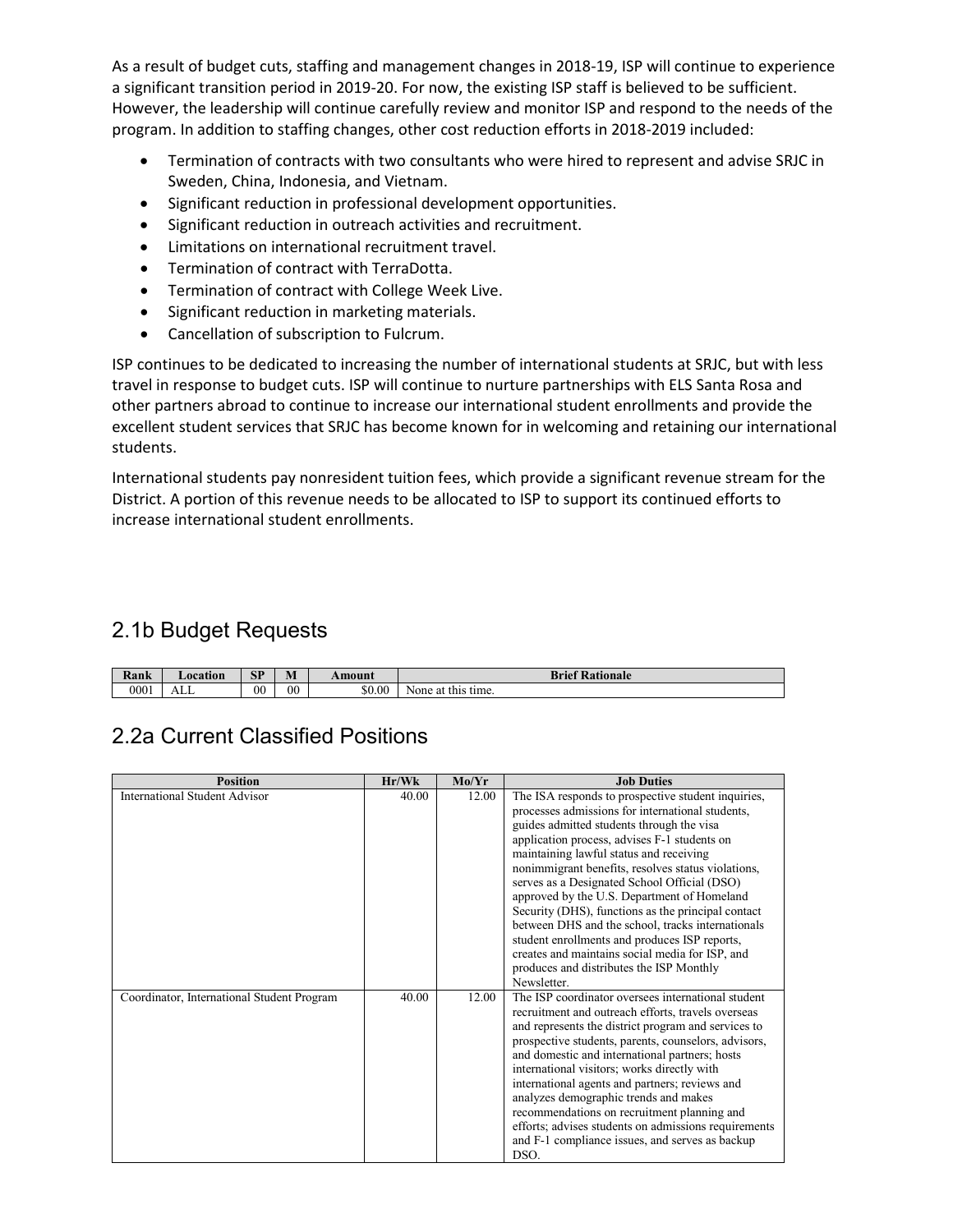| Administrative Assistant II | 40.00 | 12.00 | The Administrative Assistant II monitors ISP          |
|-----------------------------|-------|-------|-------------------------------------------------------|
|                             |       |       | budgets, oversees purchasing, coordinates             |
|                             |       |       | department meetings and records minutes, organizes    |
|                             |       |       | events, coordinates workshops for students,           |
|                             |       |       | manages international student health insurance.       |
|                             |       |       | coordinates correspondence and billing for            |
|                             |       |       | international agents and partners, helps coordinate   |
|                             |       |       | international travel (including risk management),     |
|                             |       |       | and oversees special projects and overall             |
|                             |       |       | management of the department.                         |
| Administrative Assistant II | 20.00 | 12.00 | The Administrative Assistant II $(50\%)$ produces and |
|                             |       |       | inventories marketing photos, develops print and      |
|                             |       |       | digital marketing materials for ISP, oversees student |
|                             |       |       | housing support, and manages correspondence with      |
|                             |       |       | prospective student leads from Study in the USA       |
|                             |       |       | and <i>i</i> Explore.                                 |

# 2.2b Current Management/Confidential Positions

| <b>Position</b>                            | Hr/Wk | Mo/Yr | <b>Job Duties</b>                                      |
|--------------------------------------------|-------|-------|--------------------------------------------------------|
| Director, Admissions & Enrollment Services | 40.00 | 12.00 | The Director of A&R also supervises ISP staff          |
|                                            |       |       | regarding in-bound International Student               |
|                                            |       |       | Admissions for the District to ensure compliance       |
|                                            |       |       | with regulations through SEVIS and Homeland            |
|                                            |       |       | Security, serves as backup DSO, 15 hours a week        |
|                                            |       |       | dedicated to ISP duties.                               |
| Dean, Admissions, Records & Enrollment     | 40.00 | 12.00 | The Dean of A&R also serves as the Principle           |
| Management                                 |       |       | Designated School Official (PDSO) for ISP, and         |
|                                            |       |       | applies for Student and Exchange Visitor Program       |
|                                            |       |       | (SEVP) recertification to continue to allow the        |
|                                            |       |       | district to sponsor and enroll international students. |
|                                            |       |       | 5 hours a week dedicated to ISP duties.                |

# 2.2c Current STNC/Student Worker Positions

| <b>Position</b>              | Hr/Wk | Mo/Yr | <b>Job Duties</b>                                    |
|------------------------------|-------|-------|------------------------------------------------------|
| International Student Worker | 20.00 | 12.00 | The International Student Worker organizes the ISP   |
|                              |       |       | Mentoring Program, assists in planning and           |
|                              |       |       | executing of ISP events, serves as ISP photographer, |
|                              |       |       | monitors inventory, drafts documents, conducts       |
|                              |       |       | online research, and does special projects as        |
|                              |       |       | assigned.                                            |

# 2.2d Adequacy and Effectiveness of Staffing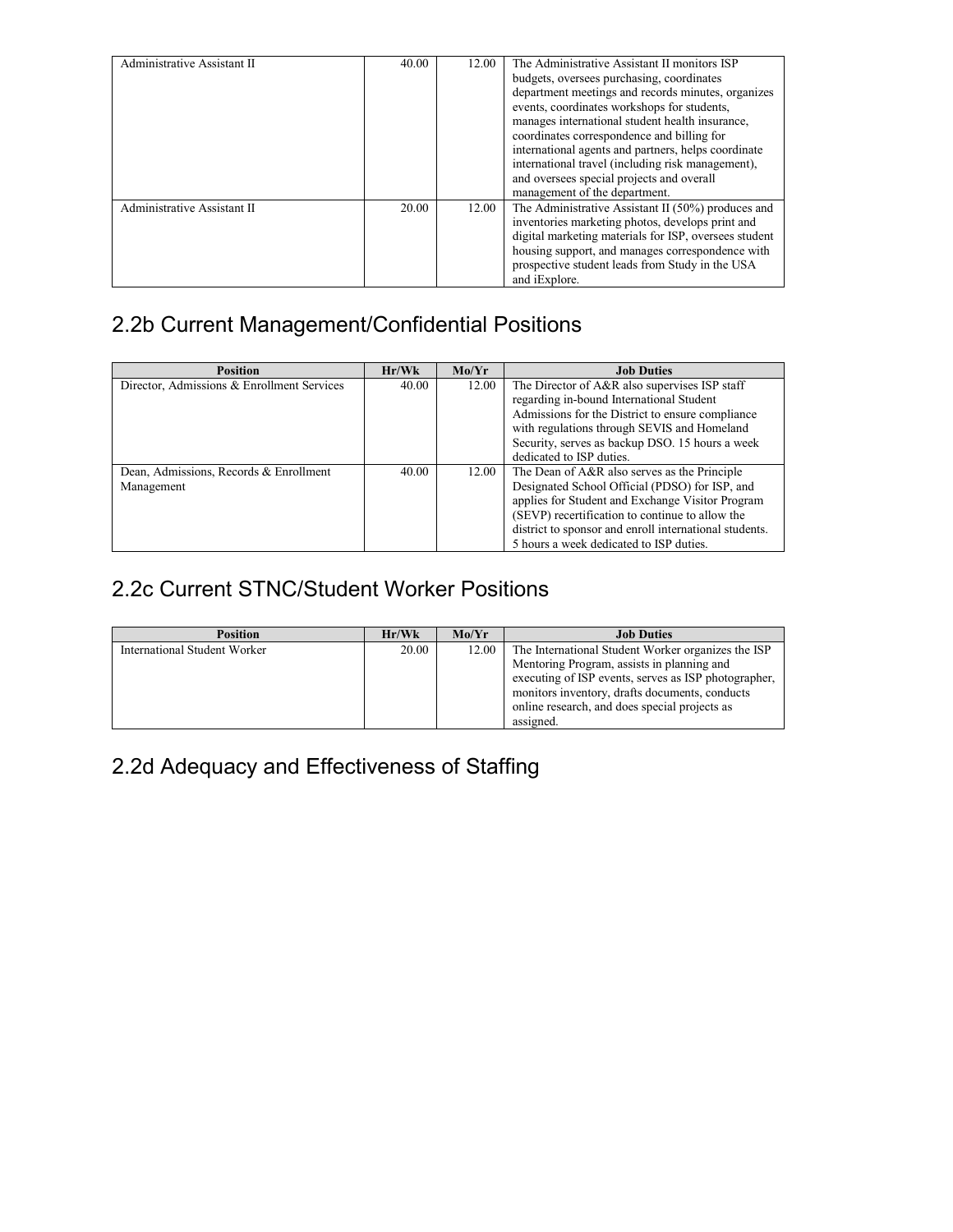ISP will continue to experience a management, staff and budget transition in the upcoming year as a result of the recent departures of the following staff:

- Retirement of ISP Director in Summer 2018.
- Retirement of International Student Advisor in Summer 2018.
- Departure of part-time Administrative Assistant II in Spring 2019.
- Departure of part-time Social Media Coordinator in Fall 2018.
- Departure of two Business faculty who supported outreach in Spring 2018.

Throughout this transition, the only position that has been filled is the International Student Advisor, who was hired in December 2018. Since Fall 2018, the Admissions & Records Director has managed the ISP staff and budget in addition to her normal duties. Currently, it is believed that the existing staffing is sufficient. However, the ISP/A&R Director will do a careful analysis over the next year of both the current staff and budget to determine the needs of the office. Cross-training of staff will take place over the next year to redistribute the workload and improve program efficiencies.

ISP estimates that if the international student population increases to 250-300, additional staffing will be needed. One additional full-time staff will be required, whose responsibilities could be divided 50 percent as an International Student Advisor and 50 percent as an International Student Outreach Specialist.

Furthermore, the creation of a new International Center will require a Director-level position that would be responsible for overseeing the strategic collaboration and development of all international program initiatives at SRJC. This position would manage ISP and be responsible for the facilities of the International Center. However, Study Abroad and the ELS Language Center would remain autonomous under their own management.

# 2.2e Classified, STNC, Management Staffing Requests

| CD<br>$\blacksquare$<br><b>Kank</b><br><b>_ocation</b><br><b>M</b><br>D. | <b>CONTRACT</b><br>ritle -<br><b>IIMMON1</b><br>еп | itle<br>0.000 | vpe |
|--------------------------------------------------------------------------|----------------------------------------------------|---------------|-----|
|                                                                          |                                                    |               |     |

# 2.3a Current Contract Faculty Positions

**Position Description**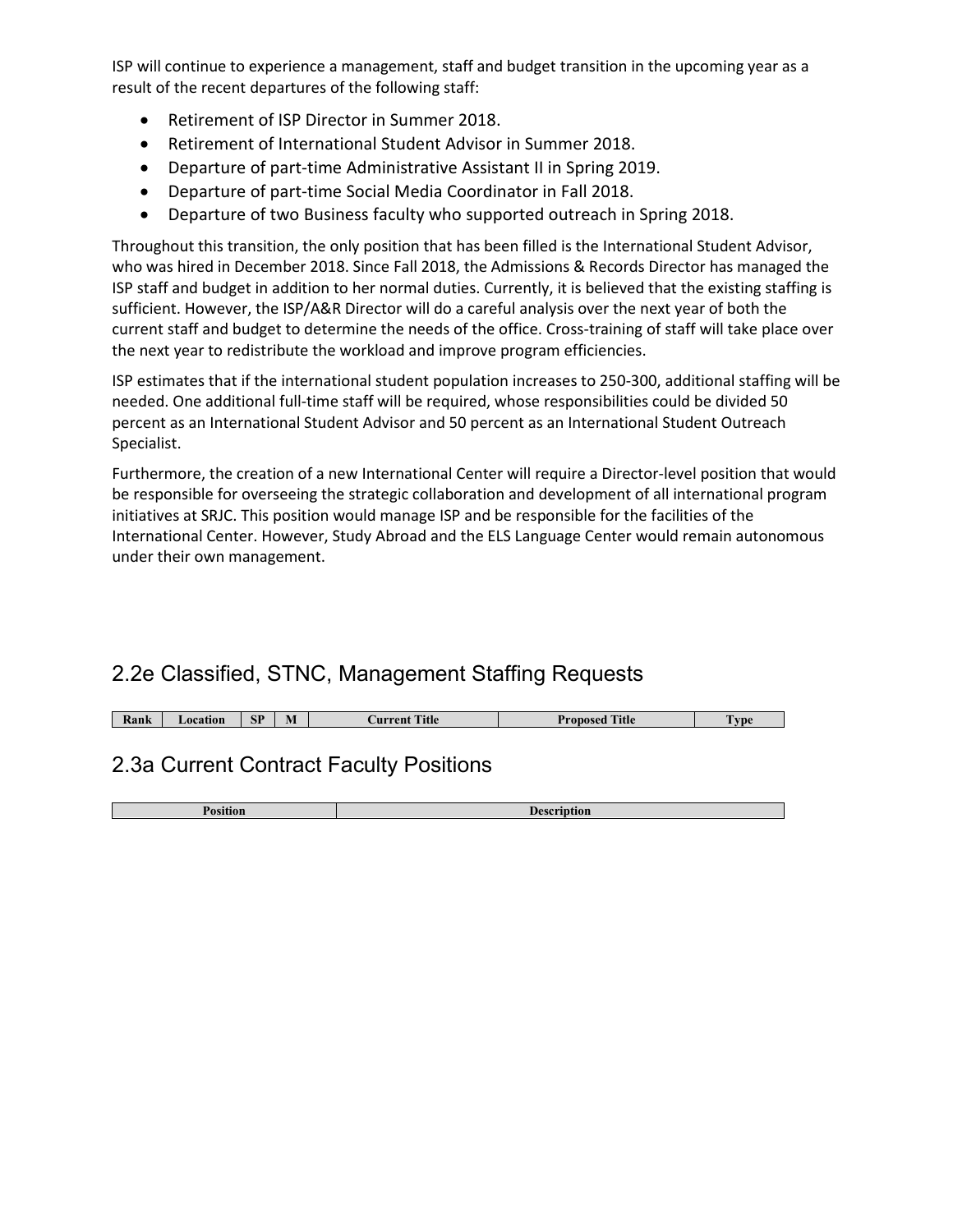# 2.3b Full-Time and Part-Time Ratios

| <b>Discipline</b> | FTEF   | $\%$ Reg | <b>FTEF</b> | % Adj  | <b>Description</b> |
|-------------------|--------|----------|-------------|--------|--------------------|
|                   | Reg    | Load     | Adı         | Load   |                    |
| Not Applicable    | 0.0000 | 0.0000   | 0.0000      | 0.0000 | Not applicable     |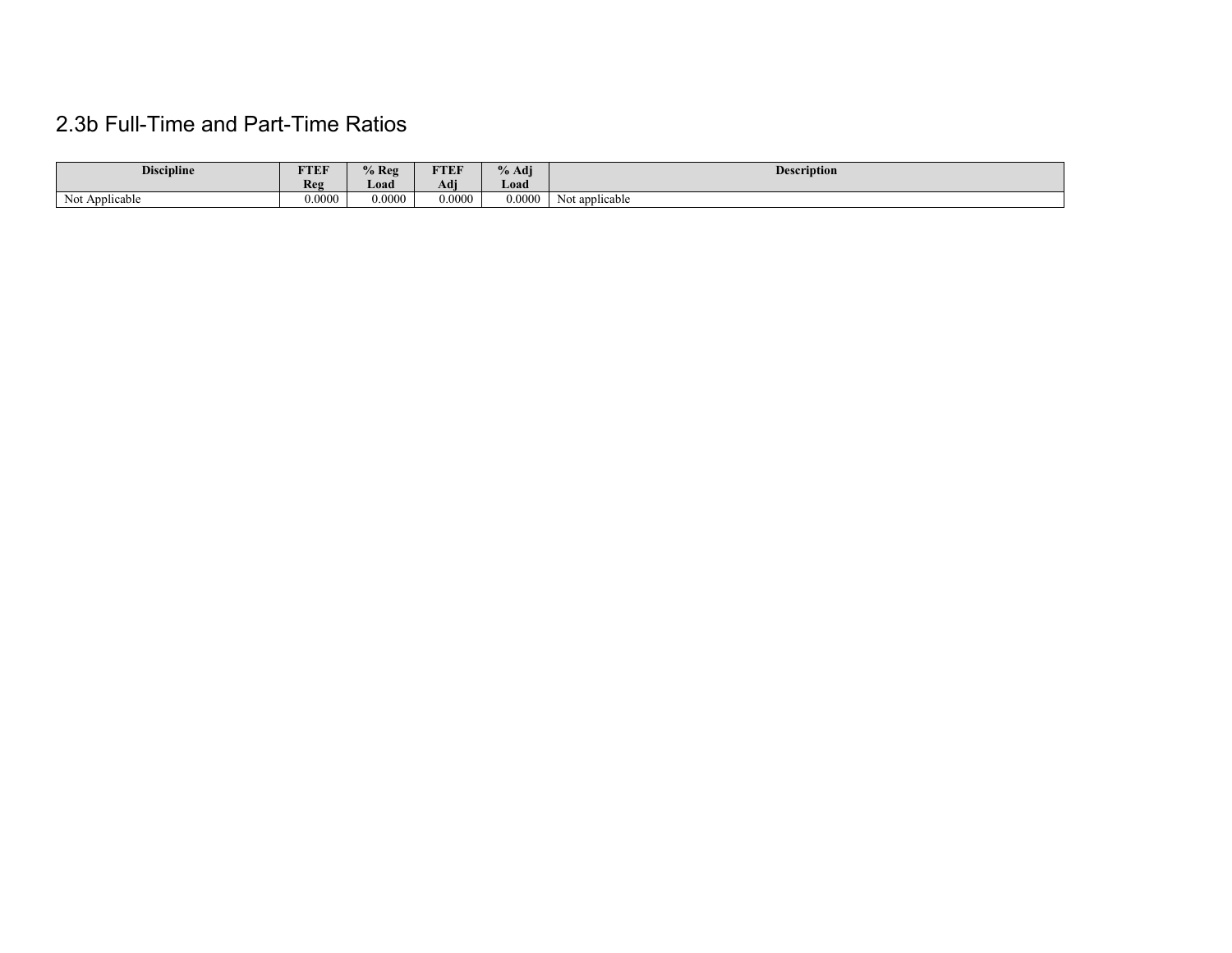# 2.3c Faculty Within Retirement Range

2.3d Analysis of Faculty Staffing Needs and Rationale to Support Requests

None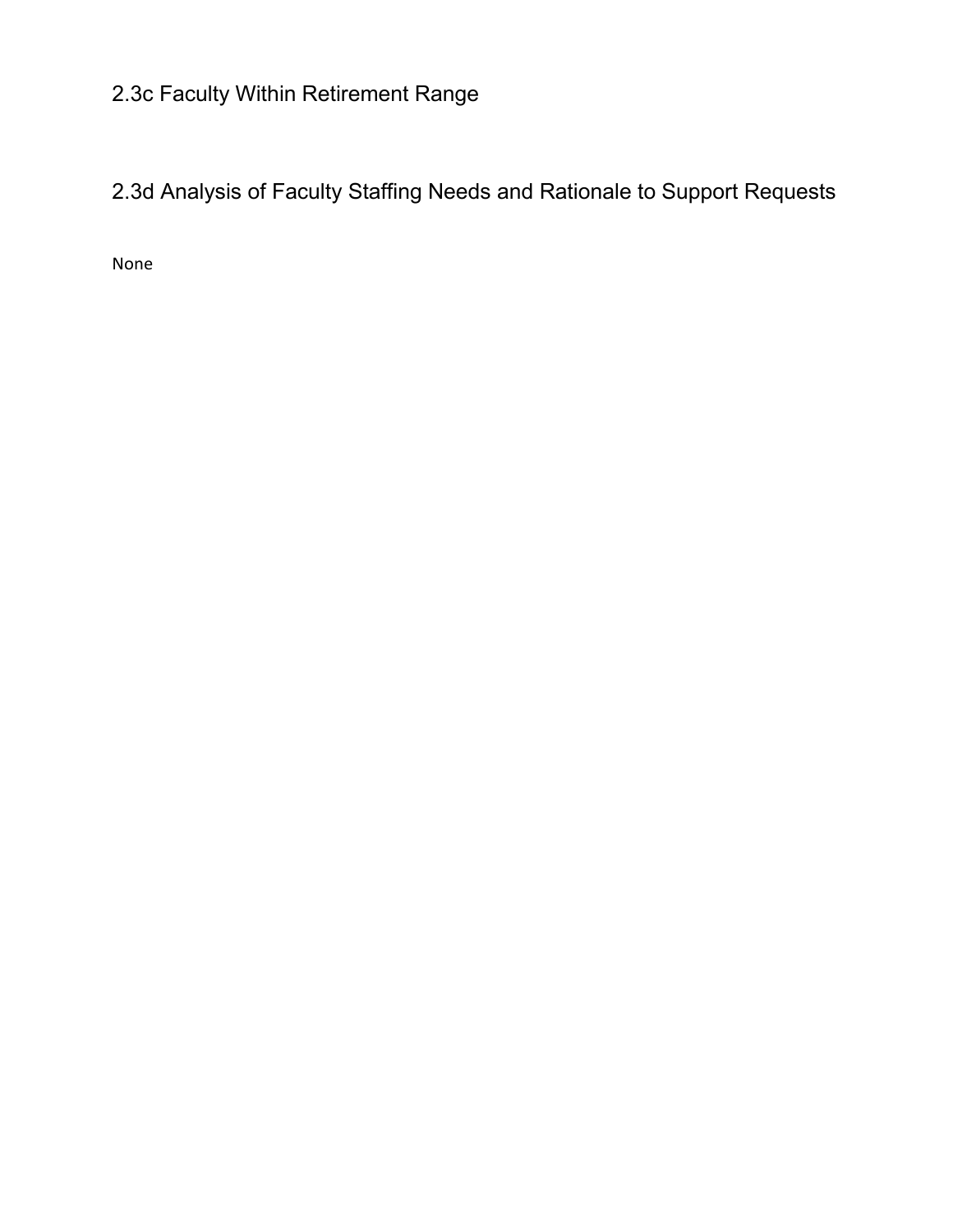## 2.3e Faculty Staffing Requests

| Kank | <b>A</b> ocation | сn<br>or | IVI | <b>eipline</b> | sment Rationale |
|------|------------------|----------|-----|----------------|-----------------|

2.4b Rationale for Instructional and Non-Instructional Equipment, Technology, and Software

### 2.4c Instructional Equipment Requests

| Rank | Location | CD<br>$\mathbf{C}$ | IVI | ttem<br>scription | и | - Each<br>A.OS. | $\mathcal{\_}0$ st $\top$<br>l otal ( | Requestor | <b>Room/Space</b> | <b>bontaci</b> |
|------|----------|--------------------|-----|-------------------|---|-----------------|---------------------------------------|-----------|-------------------|----------------|

## 2.4d Non-Instructional Equipment and Technology Requests

| Rank | ation<br>пла | <b>SP</b> | W | ltem l<br>scription | IJī | . Lach | otal<br>$\sim$<br>- USL - | Requestor | <b>Koom/Space</b> | <b>Contac</b> t |
|------|--------------|-----------|---|---------------------|-----|--------|---------------------------|-----------|-------------------|-----------------|

### 2.5a Minor Facilities Requests

| Ran | Location | <b>CD</b><br>$\mathbf{C}$ | M | <b><i><u>Frame</u></i></b><br><b>Ime</b> | Bm<br>uldıng | Number<br>K00M. | <b>Cost</b><br>LSt. | escription |
|-----|----------|---------------------------|---|------------------------------------------|--------------|-----------------|---------------------|------------|

### 2.5b Analysis of Existing Facilities

Current facilities for ISP are sufficient for the existing number of staff. However, confidential space for advising students is needed. Currently, international students are served at the A&R front counter. However, issues frequently arise that require a private space to discuss. These range from immigration violations and health concerns to academic probation and financial emergencies.

## 3.1 Develop Financial Resources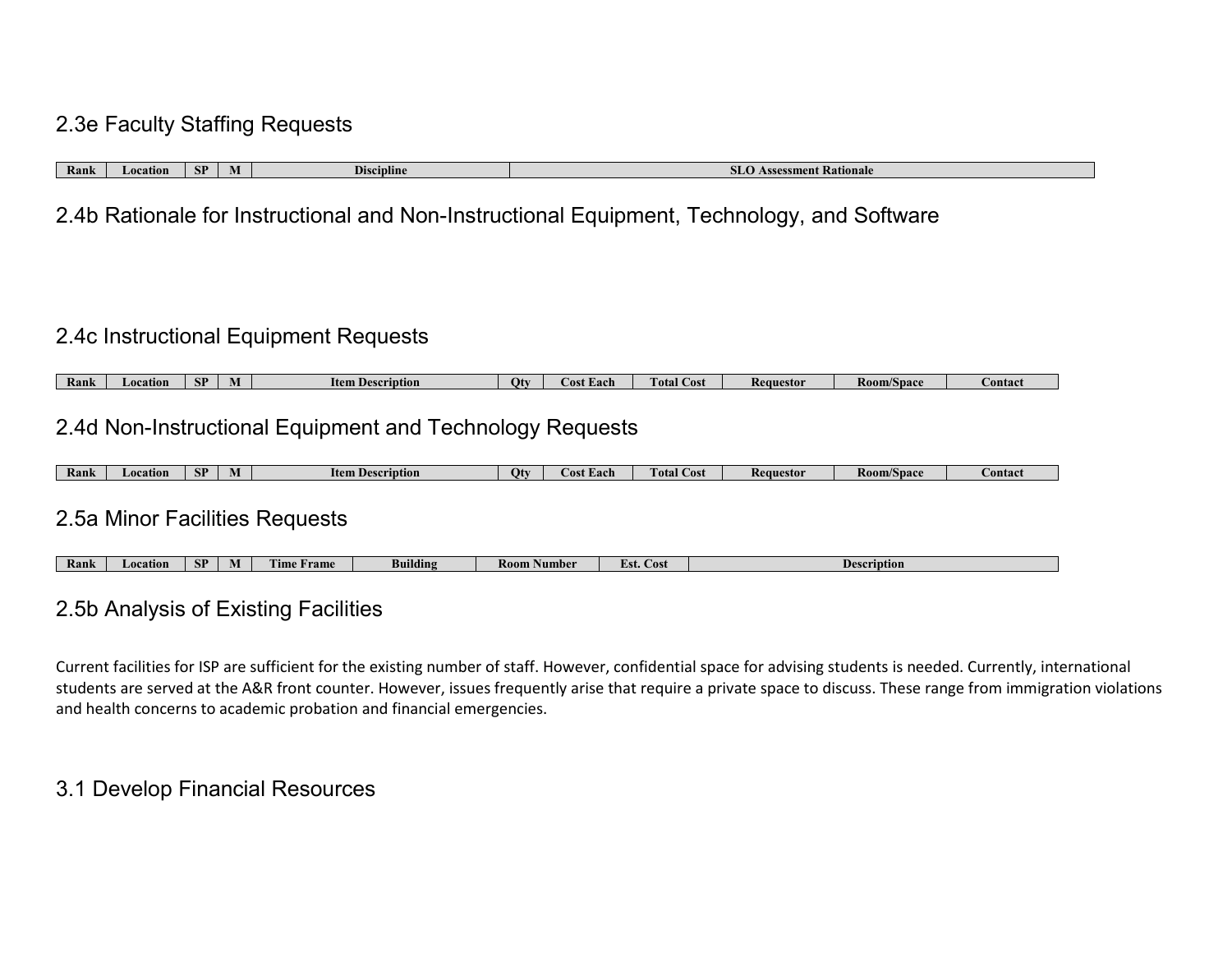The District does not receive apportionment from the State of California for international student enrollment. The international students pay non-resident registration and capital outlay fees in addition to registration fees, totaling \$376 per unit. These fees generate discretionary, unrestricted general funds for the District. It is anticipated ISP will generate millions of dollars for the District in the foreseeable future. Revenue generated by ISP is illustrated in the data table below.

|           |                 |              | Non-            |                |                 | <b>Total</b>   | <b>Total</b>    |                 |
|-----------|-----------------|--------------|-----------------|----------------|-----------------|----------------|-----------------|-----------------|
|           |                 |              | <b>Resident</b> | <b>Capitol</b> | CA              | <b>Tuition</b> | <b>Tuition</b>  | $w/o$ CA        |
|           | <b>Students</b> | <b>Units</b> | <b>Tuition</b>  | <b>Outlay</b>  | <b>Resident</b> | <b>Charged</b> | <b>Received</b> | <b>Resident</b> |
| <b>SP</b> | 181             | 2372.25      | \$258           | \$43           | \$46            | \$347          | \$823,170.75    | \$714,047.25    |
| 2019      |                 |              |                 |                |                 |                |                 |                 |
| FA        | 192             | 2515.5       | \$258           | \$43           | \$46            | \$347          | \$872,878.50    | \$757,165.50    |
| 2018      |                 |              |                 |                |                 |                |                 |                 |
| <b>SU</b> | 87              | 449          | \$258           | \$43           | \$46            | \$347          | \$155,803.00    | \$135,149.00    |
| 2018      |                 |              |                 |                |                 |                |                 |                 |
| <b>SP</b> | 193             | 2635         | \$234           | \$23           | \$46            | \$303          | \$798,405.00    | \$677,195.00    |
| 2018      |                 |              |                 |                |                 |                |                 |                 |
| <b>FA</b> | 183             | 2404         | \$234           | \$23           | \$46            | \$303          | \$728,412.00    | \$617,828.00    |
| 2017      |                 |              |                 |                |                 |                |                 |                 |
| <b>SU</b> | 78              | 395          | \$234           | \$23           | \$46            | \$303          | \$119,685.00    | \$101,515.00    |
| 2017      |                 |              |                 |                |                 |                |                 |                 |
| <b>SP</b> | 216             | 2855.5       | \$211           | \$13           | \$46            | \$270          | \$770,985.00    | \$639,632.00    |
| 2017      |                 |              |                 |                |                 |                |                 |                 |
| FA        | 207             | 2784.5       | \$211           | \$13           | \$46            | \$270          | \$751,815.00    | \$623,728.00    |
| 2016      |                 |              |                 |                |                 |                |                 |                 |
| <b>SU</b> | 59              | 296.5        | \$211           | \$13           | \$46            | \$270          | \$80,055.00     | \$66,416.00     |
| 2016      |                 |              |                 |                |                 |                |                 |                 |
| <b>SP</b> | 202             | 2618         | \$200           | \$5            | \$46            | \$251          | \$657,118.00    | \$536,690.00    |
| 2016      |                 |              |                 |                |                 |                |                 |                 |
| FA        | 180             | 2366         | \$200           | \$5            | \$46            | \$251          | \$593,866.00    | \$485,030.00    |
| 2015      |                 |              |                 |                |                 |                |                 |                 |

3.2 Serve our Diverse Communities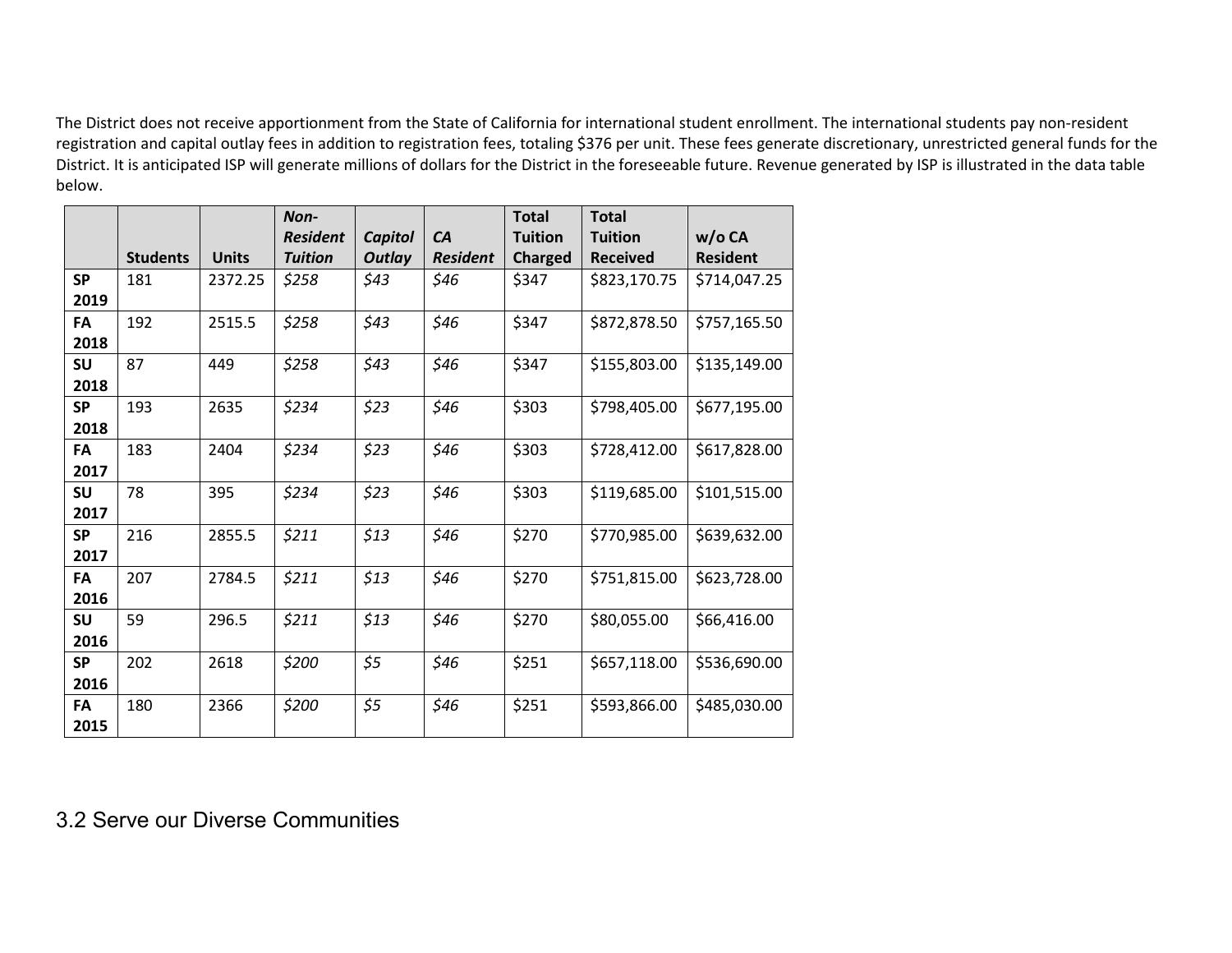Diversity of staff is a vital component of ISP. One of our International Student Advisors is an American who has traveled, lived and worked in other countries and has had many of the experiences the international students encounter thereby being able to empathize and assist the students in acclimating to living in Sonoma County and attending SRJC. In addition, all student employees are international students who are able to bring their perspectives to ISP and assist in translating for international students who speak the same language.

Many marketing materials have been translated into multiple languages, including Chinese, French, Japanese, Korean, Portuguese, Spanish and Vietnamese, which are the languages of the countries where concentration of most of the ISP recruitment efforts have been in recent years.

In addition, ISP works closely with the Asian Pacific American Student Success (APASS), the International Student Mentoring Program, and the International Club to promote events and activities that provide the District with opportunities to learn more about the various cultures of the international students.

## 3.3 Cultivate a Healthy Organization

Fostering professional development incorporates employee engagement, growth and collegiality. All Classified staff are encouraged to enroll in classes, professional and personal development workshops. As part of Admissions & Records, ISP staff meetings are held each month to provide staff with necessary training on changes to policies, procedures or education code.

Staff participate on District-wide committees, interviewee committees, task forces and PDA activities.

Staff may also participate in necessary state and national conferences, trainings, meetings and webinars.

All staff are encouraged to take their morning and afternoon breaks and full lunch times and encouraged to leave their desk and/or office during those times.

## 3.4 Safety and Emergency Preparedness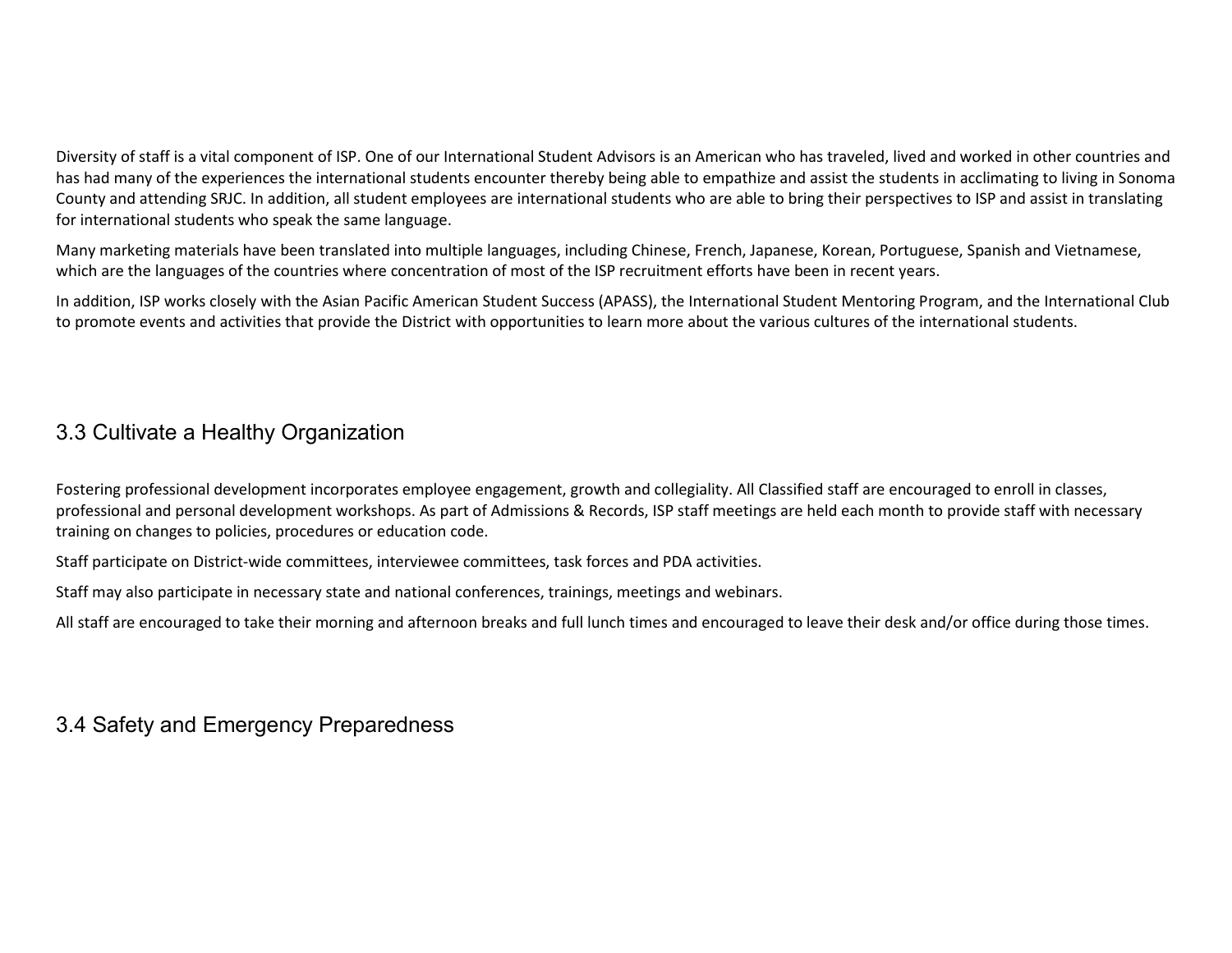ISP is part of Admissions & Records and is housed in the same area. Following are the statements in the A&R PRPP that also cover ISP.

- All A&R front counter workstations are equipped with "panic buttons" which when pressed immediately alert the District Police.
- The Plover Hall Lobby is equipped with three cameras that focus on the counter areas of ARED as well as Financial Aid and Scholarship. A camera is also in place inside the Records vault.
- ARED currently has three Area Safety Coordinators (ASC), Freyja Pereira, Mitch Leahy and Ilda Lua. All three ASCs attend the District sponsored safety trainings and are currently involved in developing an office safety plan.

# 3.5 Establish a Culture of Sustainability

ISP is focused on developing office practices and procedures to sustain a strong program. The administrative assistant support staff have written procedures for many of the tasks that are performed repeatedly.

The ISP team use a shared drive on the SRJC network to allow documents to be shared electronically rather than printing copies.

ISP works closely with numerous departments on campus to share and leverage resources for the benefit of both ISP and other departments.

Most of the marketing materials for ISP are shared electronically with prospective students, schools, and agents. ISP has also made significant progress towards a paperless admissions process. The international student application is now available online via CCCApply. The electronic Guarantee of Financial Support form was recently created and can be submitted via FormStack. Supporting documents, including bank statements, passports, and academic records, can also now be submitted electronically by students, agents, and partners.

Correspondence with students is conducted via email or through the use of Constant Contact when messages are sent in batches. We widely use Skype, instant messaging, Facebook, and other forms of electronic communication.

ISP recycles all non-confidential paper and shreds all confidential documents.

## 4.1a Course Student Learning Outcomes Assessment

Not applicable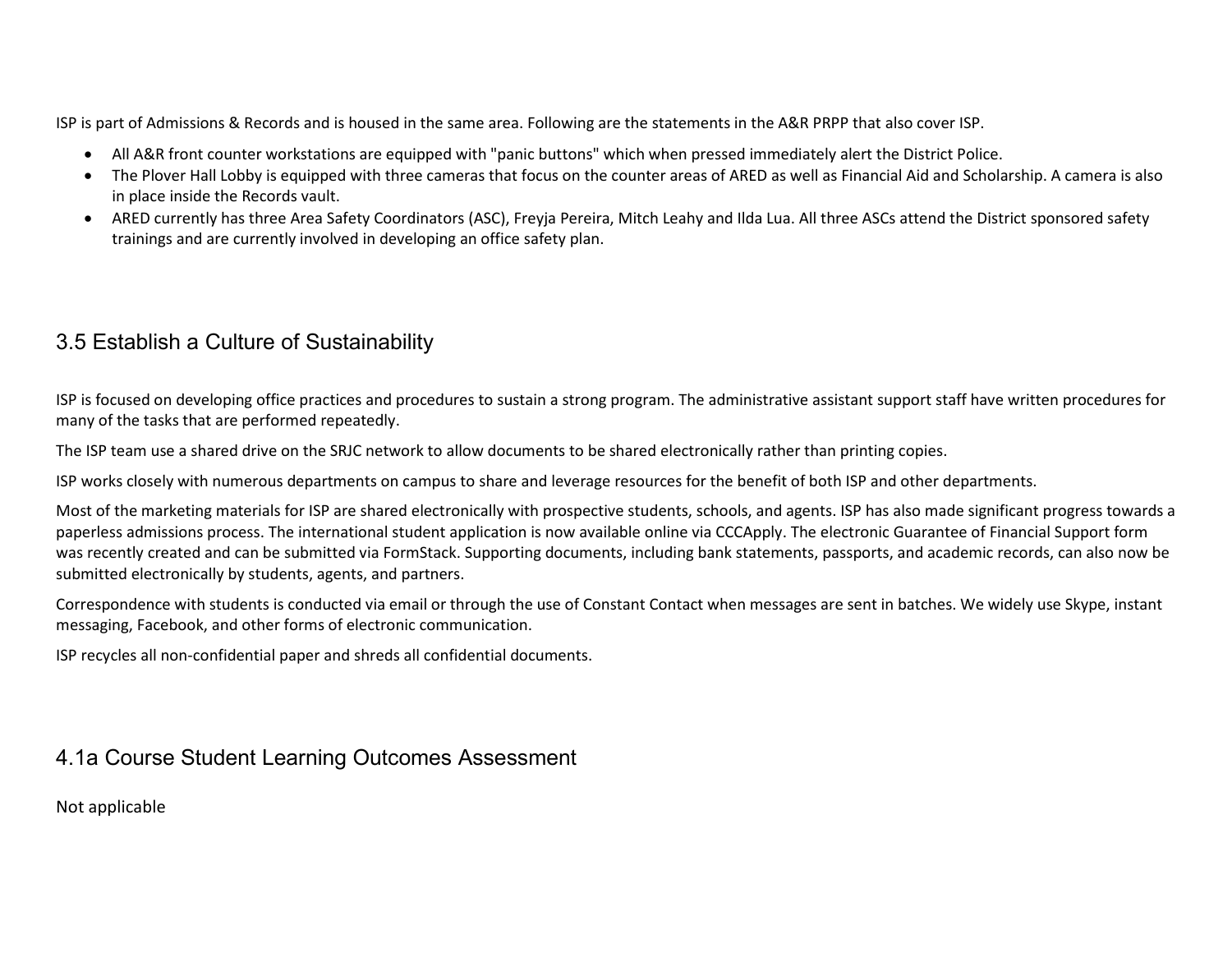## 4.1b Program Student Learning Outcomes Assessment

ISP is housed under Admissions and Records which operates under the Student Services division. Students in the International Student Program will:

- 1. Demonstrate an understanding of student obligations, college resources, and other matters related to their academic success by attending the new student orientation.
- 2. Enhance their experiences at SRJC by participating in the International Club and/or other student activities.
- 3. Demonstrate an understanding of the requirements for maintaining legal status and will communicate regularly with the International Student Advisor(s).

# 4.1c Student Learning Outcomes Reporting

| <b>Type</b>     | Name                         | <b>Student</b><br>Assessment<br>Implemented | Assessment<br><b>Results Analyzed</b> | Change<br>Implemented |
|-----------------|------------------------------|---------------------------------------------|---------------------------------------|-----------------------|
| Service/Program | Understanding of obligations | Fall 2015                                   | Fall 2015                             | Spring $2016$         |

# 4.2a Key Courses or Services that address Institutional Outcomes

| <b>Course/Service</b> | la | 1 <sub>b</sub> | 1c | 2a                        | 2 <sub>b</sub>    | 2c                | 2d           | 3a                        | 3 <sub>b</sub>    | 4a                | 4b                |                | 62               | 6h | <b>6c</b>         | -                |
|-----------------------|----|----------------|----|---------------------------|-------------------|-------------------|--------------|---------------------------|-------------------|-------------------|-------------------|----------------|------------------|----|-------------------|------------------|
| 1. New student        |    |                |    | $\mathbf{v}$<br>△         | $\mathbf{v}$<br>△ | ٦z<br>$\lambda$   | $\mathbf{v}$ | $\mathbf{v}$<br>$\lambda$ | $\mathbf{v}$<br>л | $\mathbf{v}$<br>л | $\mathbf{v}$<br>л | <b>x</b> 7     | v v<br>$\lambda$ |    | $\mathbf{x}$<br>△ | X                |
| orientation           |    |                |    |                           |                   |                   |              |                           |                   |                   |                   |                |                  |    |                   |                  |
| 2. Student Clubs      |    |                |    | $\mathbf{v}$<br>$\Lambda$ |                   | $\mathbf{v}$<br>∧ |              | $\Lambda$                 | $\mathbf{v}$      | $\mathbf{v}$<br>л | ٦Z                |                |                  |    | $\mathbf{x}$      | X                |
| Participation         |    |                |    |                           |                   |                   |              |                           |                   |                   |                   |                |                  |    |                   |                  |
| 4. Maintaining legal  |    | ۳z<br>л        |    | $\mathbf{v}$<br>$\Lambda$ | $\mathbf{v}$<br>л |                   |              | △                         | $\mathbf{v}$<br>л | $\mathbf{x}$<br>△ | ٦z                | v<br>$\lambda$ |                  | △  |                   | $\mathbf v$<br>A |
| status                |    |                |    |                           |                   |                   |              |                           |                   |                   |                   |                |                  |    |                   |                  |

# 4.2b Narrative (Optional)

.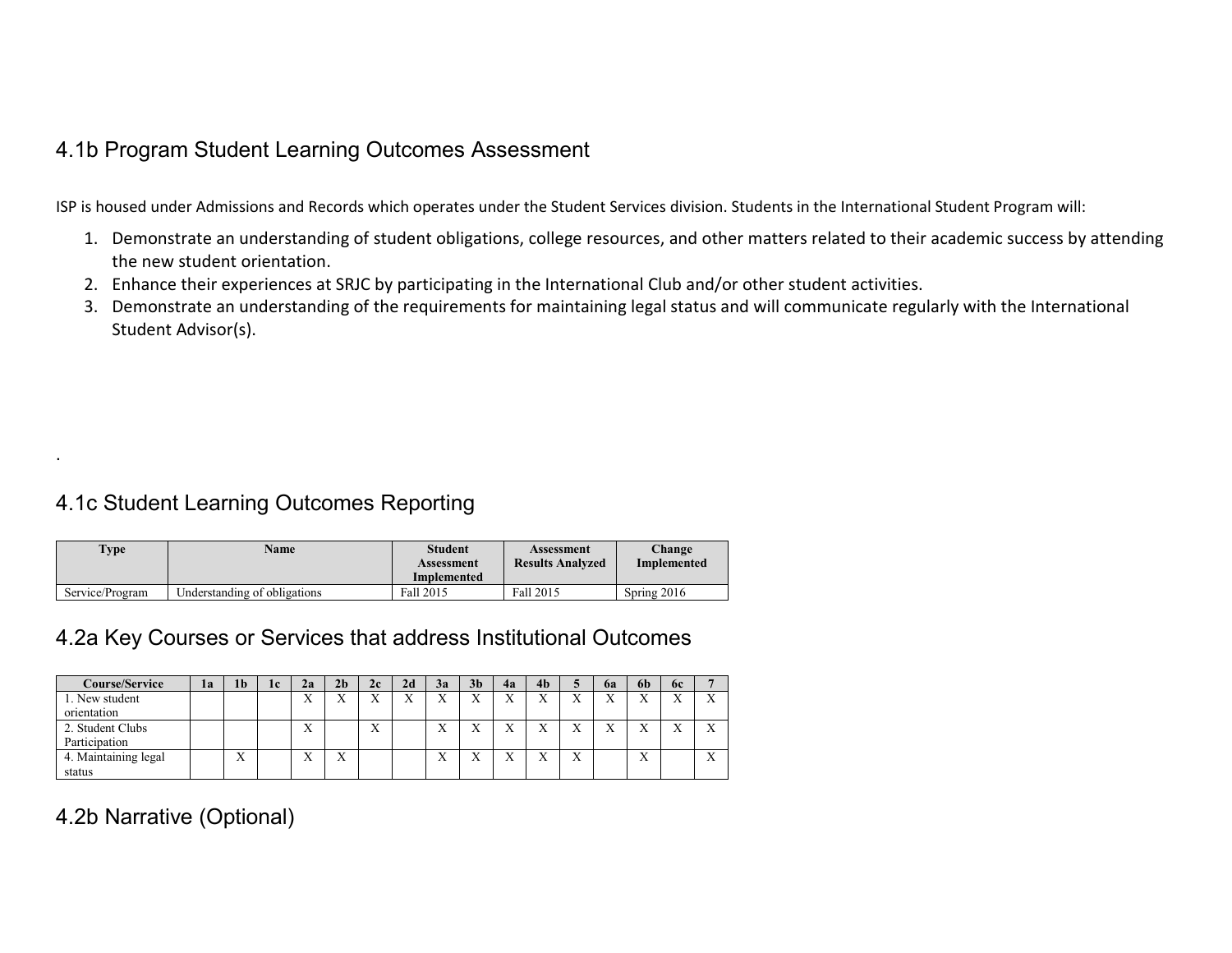The student learning outcomes developed for the International Student Program focus on what ISP can do to assist students in becoming successful at SRJC outside of the classroom. The ISP director/coordinator and staff attend conferences and webinars, communicate with peers in other educational institutions, and read international journals and research that focus on the best way to ensure the international students are provided the services they need and are engaged in the college community. Research indicates students who make friends and who participate in activities in college are more successful in their classes and are more satisfied with their college experience.

ISP obtains student input through surveys and in person feedback either through online surveys or in person at meetings/events. At the end of each semester, students are asked to complete a written feedback form so their comments can be documented and they are provided an opportunity to share their thoughts if they are apprehensive in discussing their challenges or ideas openly. This student feedback is shared with the ISP team and plans are made to make changes where possible.

While there were more likes than dislikes or challenges in 2017-18, the students did have several suggestions which will be implemented in 2018-19:

- 1. Provide more opportunity for new students to communicate and bond with continuing students.
- 2. During welcome days, allow for more breaks in between presentations.
- 3. Activities outside if weather permits.

In addition to ISP Orientation Day for new students, ISP will work closely with APASS, the International Student Mentoring Program, and the International Student Club to help support their activities when possible. ISP will continue to post messages to the International Club Facebook page, will offer workshops to international students, and will email students to keep them aware of activities and events that may be of interest to them.

# 5.0 Performance Measures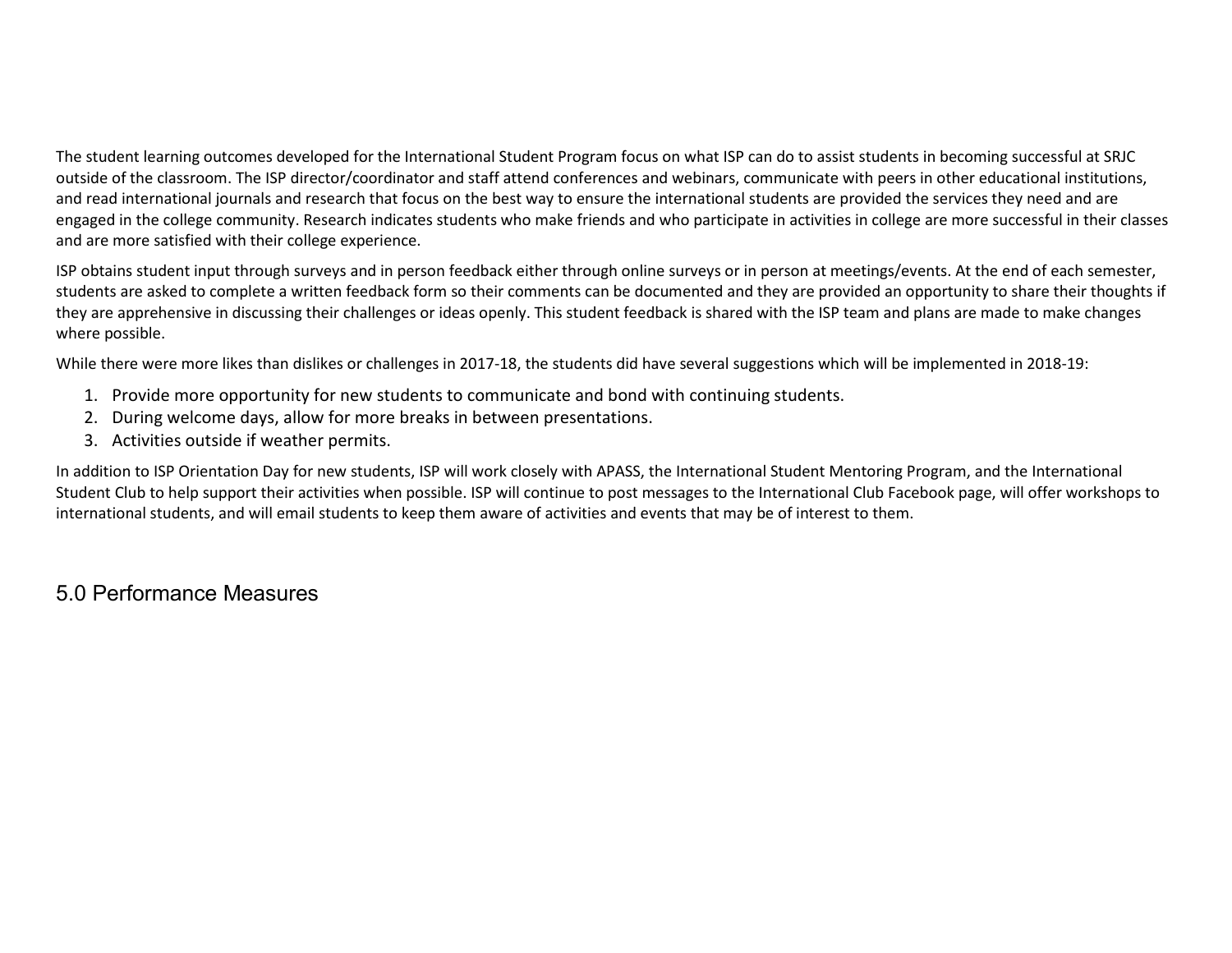Overall, international students are highly motivated because they pay a significantly higher tuition fee to attend SRJC. Parents, who often sponsor their education in the U.S., are highly influential in motivating international students to successfully complete their studies. Most international students attend SRJC with the goal to transfer to a university. It would be helpful to have transfer and completion rates, but the Student Information System (SIS) does not provide data on transfer rates for many private or out-of-state universities or other community colleges. Thus, ISP attempts to obtain this information directly from the students to help measure the performance of the program.

ISP maintains detailed data reports on its student population, as shown throughout this PRPP. Using ISP records, the following data table illustrates percentages of retention rates, which are generally higher than the District average.

| <b>Term</b>      | <b>Total Students</b> | Term             | <b>Continuing Students Retention Rate</b> |     |
|------------------|-----------------------|------------------|-------------------------------------------|-----|
| Fall 2015        | 180                   | Spring 2016      | 154                                       | 86% |
| Spring 2016      | 202                   | Fall 2016        | 153                                       | 76% |
| Fall 2016        | 207                   | Spring 2017      | 168                                       | 81% |
| Spring 2017      | 216                   | <b>Fall 2017</b> | 142                                       | 66% |
| <b>Fall 2017</b> | 183                   | Spring 2018      | 158                                       | 86% |
| Spring 2018      | 193                   | Fall 2018        | 170                                       | 88% |
| Fall 2018        | 192                   | Spring 2019      | 155                                       | 81% |

In order to make ISP data more accessible to the District, ISP staff will work towards further collaboration with the Office of Institutional Research to provide data for their enrollment dashboard.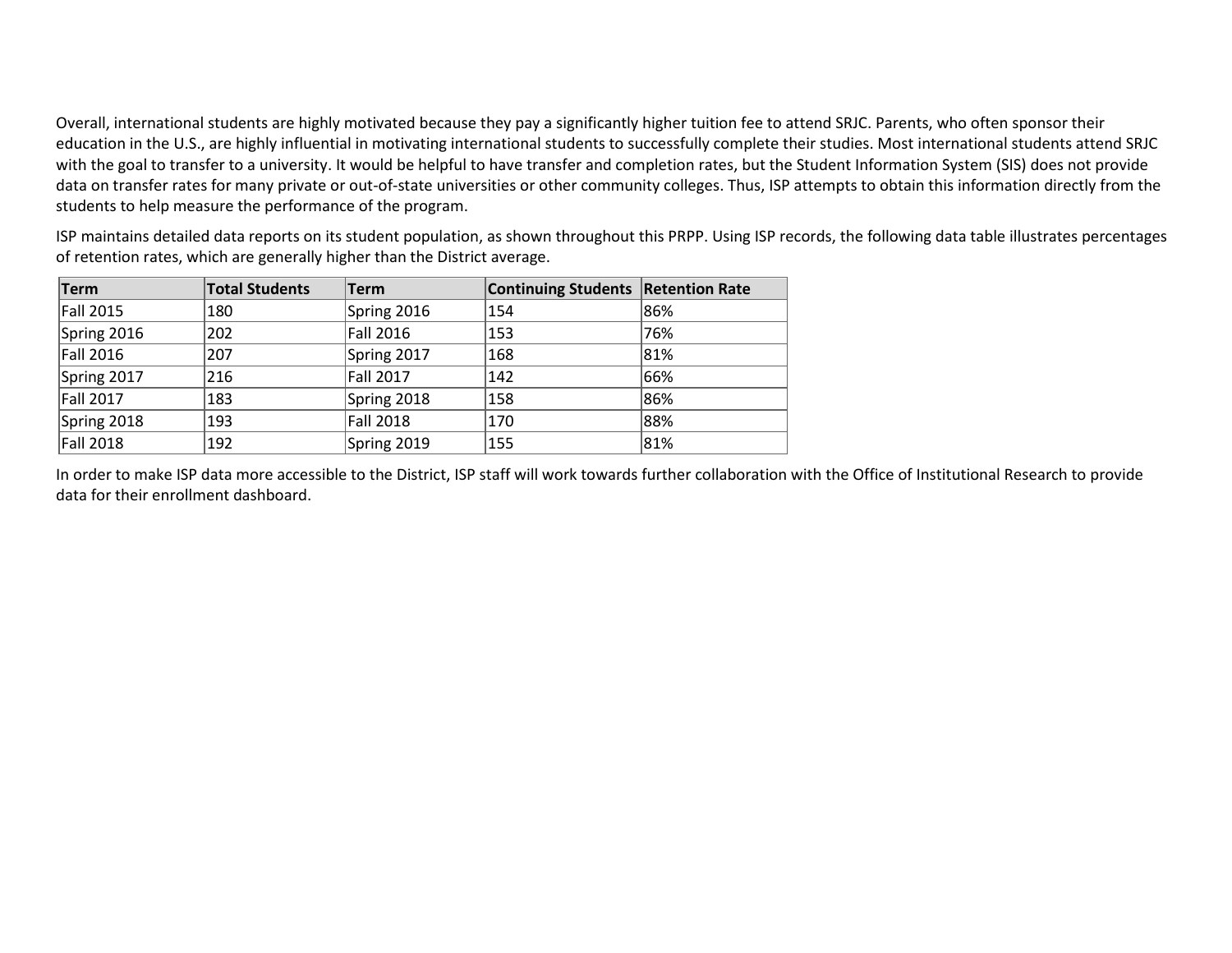# 6.1 Progress and Accomplishments Since Last Program/Unit Review

| Rank | Location   | SP             | M  | Goal                                                                                                       | <b>Objective</b>                                                                                                                                                                                                                                                                                                                                                                   | <b>Time Frame</b> | <b>Progress to Date</b>                                                                                                                                         |
|------|------------|----------------|----|------------------------------------------------------------------------------------------------------------|------------------------------------------------------------------------------------------------------------------------------------------------------------------------------------------------------------------------------------------------------------------------------------------------------------------------------------------------------------------------------------|-------------------|-----------------------------------------------------------------------------------------------------------------------------------------------------------------|
| 0001 | <b>ALL</b> | 08             | 02 | Assist staff with the transition and changes in<br>ISP due to change in leadership, staffing and<br>budget | The interim ISP Director and the<br>International Student Advisor both retired in<br>summer 2018. Due to budget cuts and<br>reorganization of management, the A&R<br>Director will now direct the staff in ISP. A<br>new Advisor is currently being recruited.<br>Therefore, the ISP office and staff will need<br>support with this significant change in<br>staffing and budget. | 2018-19           | In progress – ISP hired a new ISA in<br>December 2018. ISP also lost a 60%<br>Administrative Assistant in February 2019.                                        |
| 0002 | <b>ALL</b> | 03             | 02 | Continue to strengthen partnership with the<br>on site ELS language school.                                | Provide orientations to new students at ELS,<br>meetings and tours with visitiing agents from<br>other countries.                                                                                                                                                                                                                                                                  | 2018-19           | In progress – ELS has increased its number of<br>students transferring to SRJC.                                                                                 |
| 0003 | <b>ALL</b> | 0 <sub>1</sub> | 02 | Continue to assist international students with<br>finding housing.                                         | Coordinate efforts with local Homestay<br>organization and advocate/participate on the<br>District wide housing workgroup to find<br>solutions for student housing.                                                                                                                                                                                                                | 2018-19           | In progress – the District has approved the<br>construction of on-campus housing to be<br>completed in Fall 2022.                                               |
| 0004 | AI.        | 0 <sub>1</sub> | 02 | Develop Mentorship Program with APASS                                                                      | Collaborate with the APASS faculty advisor<br>and the International Student Club Advisor to<br>develop and launch a mentorship program                                                                                                                                                                                                                                             | 2018-19           | In progress – the $A\&R$ Director sits on the<br>APASS Advisory Committee.                                                                                      |
| 0005 | <b>ALL</b> | 04             | 02 | Develop an International Student Module in<br><b>SIS</b>                                                   | Need a comprehensive module in SIS that<br>will collect all information from student<br>applications and allow for multiple reports to<br>be automatically generated. Currently, the<br>ISP office has a lot of manual paper processes<br>to track and report out on our international<br>students.                                                                                | 2018-19           | In progress - a module was created but<br>continues to evolve to meet the changing<br>needs of ISP, who continues to collaborate<br>with IT on its development. |
| 0006 | ALL        | 01             | 06 | Update video on ISP Homepage                                                                               | Provide accurate, up-to-date information to<br>our students and community                                                                                                                                                                                                                                                                                                          | 2018-19           | Complete – ISP has updated its video.                                                                                                                           |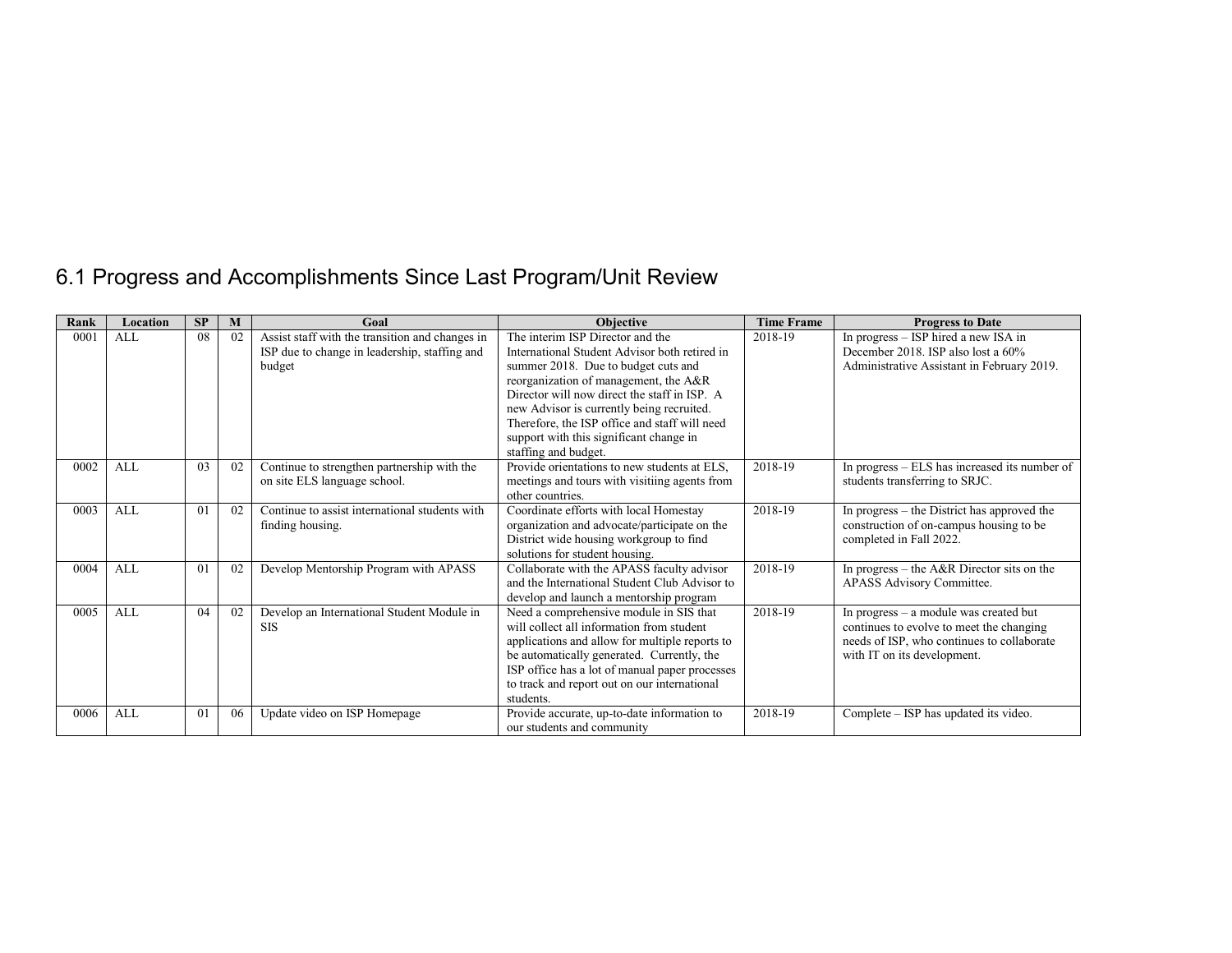# 6.2b PRPP Editor Feedback - Optional

ISP has thus far been successful in navigating a difficult period of transition in 2018-2019. While there has been significant turnover in leadership and staff, many of our department goals have been accomplished. Enrollment has slightly declined but at lower rates than the national average. Furthermore, the international student population has not been adversely affected. Feedback on evaluations has been positive. Students are receiving more information about employment opportunities and transferring successfully to four-year institutions.

While the environment of international student recruitment is facing some challenges, ISP remains optimistic, and has an ambitious vision to increase departmental collaboration and streamline student services over the next few years.

2019-2020

- Increase international student enrollment to 200
- Identify new regions for outreach initiatives to market SRJC
- Begin conversations with ELS Santa Rosa and Study Abroad about further collaboration and space sharing

#### 2020-2021

- Continue to make efforts to increase international student enrollments
- Start recruitment for a new Director of ISP
- Begin planning for International Housing Community for on-campus student housing

#### 2021-2022

- Continue to make efforts to increase international student enrollments
- Finalize plans for new International Center and prepare for move-in in Fall 2022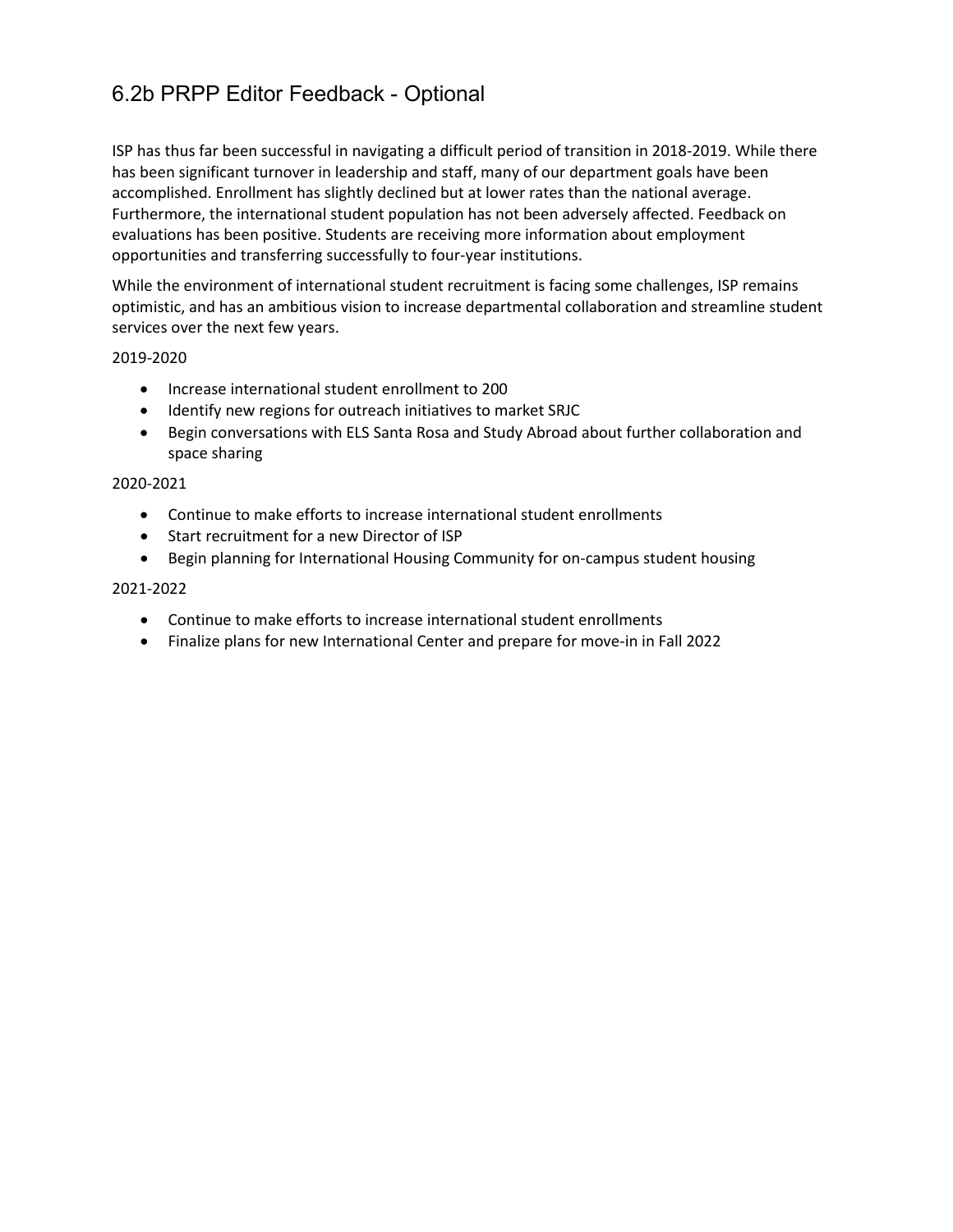# 6.3a Annual Unit Plan

| Rank | Location   | SP | $\mathbf{M}$ | Goal                                           | Objective                                                                                      | <b>Time Frame</b> | <b>Resources Required</b>                       |
|------|------------|----|--------------|------------------------------------------------|------------------------------------------------------------------------------------------------|-------------------|-------------------------------------------------|
| 0001 | <b>ALL</b> | 04 | 06           | Update ISP website into Drupal 8.              | Move all ISP request forms into electronic                                                     | 2019-2020         | Staff time                                      |
|      |            |    |              |                                                | versions. Publish all ISP policies and                                                         |                   |                                                 |
|      |            |    |              |                                                | procedures related to immigration advising.                                                    |                   |                                                 |
| 0002 | ALL        | 01 | 01           | Consolidate new student orientation into a     | Create a new schedule for "ISP Orientation                                                     | 2019-2020         | Staff time                                      |
|      |            |    |              | one-day program.                               | Day" to reduce costs to ISP and improve<br>information retention for students.                 |                   |                                                 |
| 0003 | ALL        | 03 | 06           | Continue to recruit new international students | Support ELS in Japan, China, Cote d'Ivoire,                                                    | 2019-2020         | Staff time, proposed total budget \$100,000     |
|      |            |    |              | to increase the F-1 student population to 200. | Gabon, Madagascar, France, and Brazil.                                                         |                   |                                                 |
|      |            |    |              |                                                | Support other international partners in                                                        |                   |                                                 |
|      |            |    |              |                                                | Sweden, U.K., and Netherlands. Further                                                         |                   |                                                 |
|      |            |    |              |                                                | develop and improve the content and                                                            |                   |                                                 |
|      |            |    |              |                                                | distribution of the partner newsletter. Increase                                               |                   |                                                 |
|      |            |    |              |                                                | social media content for ISP on Facebook and                                                   |                   |                                                 |
|      |            |    |              |                                                | Instagram. Conduct more student interviews<br>with Study in the USA for social media           |                   |                                                 |
|      |            |    |              |                                                | platforms and printed materials. Update and                                                    |                   |                                                 |
|      |            |    |              |                                                | improve profiles on Study California, ELS                                                      |                   |                                                 |
|      |            |    |              |                                                | website, iXplore, and Study in the USA.                                                        |                   |                                                 |
|      |            |    |              |                                                | Participate in Education USA webinars and                                                      |                   |                                                 |
|      |            |    |              |                                                | virtual fairs.                                                                                 |                   |                                                 |
| 0004 | <b>ALL</b> | 06 | 02           | Continue to strengthen partnership with ELS.   | Participate in orientations for new students at                                                | 2019-2020         | <b>Staff Time</b>                               |
|      |            |    |              |                                                | ELS Santa Rosa, meet with and provide tours<br>to visiting agents from other countries.        |                   |                                                 |
|      |            |    |              |                                                | Further collaborate with ELS San Rafael.                                                       |                   |                                                 |
| 0005 | <b>ALL</b> | 08 | 04           | Continue to navigate a significant transition  | Revise and monitor budgets for ISP and                                                         | 2019-2020         | <b>Staff Time</b>                               |
|      |            |    |              | period for ISP.                                | redistribute roles and responsibilities among                                                  |                   |                                                 |
|      |            |    |              |                                                | new and continuing staff.                                                                      |                   |                                                 |
| 0006 | ALL        | 08 | 02           | Improve electronic communications for          | Develop new email campaigns in Constant                                                        | 2019-2020         | Staff time, annual subscription fee of \$3,000  |
|      |            |    |              | prospective, admitted, and current students.   | Contact.                                                                                       |                   |                                                 |
| 0007 | <b>ALL</b> | 02 | 05           | Further develop the APASS Mentorship           | Collaborate with the APASS faculty advisor                                                     | 2019-2020         | <b>Staff Time</b>                               |
|      |            |    |              | Program.                                       | and the International Student Club Advisor to                                                  |                   |                                                 |
| 0008 | ALL        | 01 | 02           | Continue to assist international students with | develop and launch a mentorship program.<br>Coordinate efforts with local Homestay             | 2019-2020         | <b>Staff Time</b>                               |
|      |            |    |              | finding housing.                               | organization and advocate/participate on the                                                   |                   |                                                 |
|      |            |    |              |                                                | District wide housing workgroup to find                                                        |                   |                                                 |
|      |            |    |              |                                                | solutions for student housing.                                                                 |                   |                                                 |
| 0009 | <b>ALL</b> | 04 | 06           | Further develop the SIS module for ISP.        | Need a comprehensive module in SIS that                                                        | 2019-2020         | ISP and IT staff time to collaborate, test, and |
|      |            |    |              |                                                | will collect all information from student                                                      |                   | implement module.                               |
|      |            |    |              |                                                | applications and allow for multiple reports to                                                 |                   |                                                 |
|      |            |    |              |                                                | be automatically generated. Currently, the                                                     |                   |                                                 |
|      |            |    |              |                                                | ISP office has a lot of manual paper processes<br>to track and report out on our international |                   |                                                 |
|      |            |    |              |                                                | students.                                                                                      |                   |                                                 |
| 0010 | ALL        | 01 | 06           | Continue to create and update ISP videos.      | Provide accurate, up-to-date information to                                                    | 2019-2020         | Staff time, hiring of STNC and student          |
|      |            |    |              |                                                | our students and community. Create a new                                                       |                   | volunteers                                      |